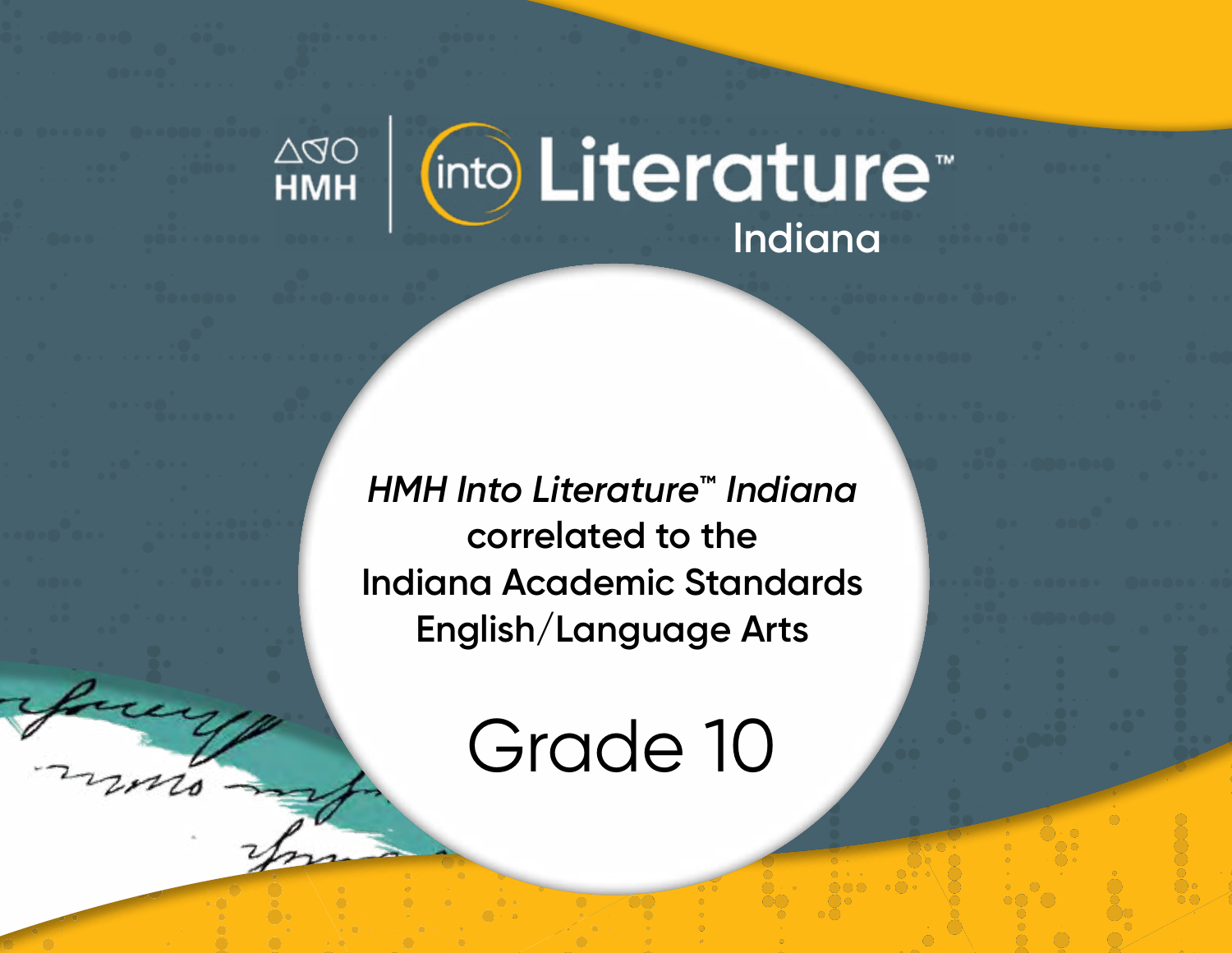## **Houghton Mifflin Harcourt** *Into Literature* **© 2020**

## **correlated to the**

## **Indiana Academic Standards English/Language Arts Grade 10**

| <b>Standard</b>                                                                                                                                                                                                  | <b>Description</b>                                                                                                                                                                                                                                                                                                                                                               | <b>Citations</b>                                                                                                                                                                                                                                                                                                                                                                                                                                                                                                                        |  |  |
|------------------------------------------------------------------------------------------------------------------------------------------------------------------------------------------------------------------|----------------------------------------------------------------------------------------------------------------------------------------------------------------------------------------------------------------------------------------------------------------------------------------------------------------------------------------------------------------------------------|-----------------------------------------------------------------------------------------------------------------------------------------------------------------------------------------------------------------------------------------------------------------------------------------------------------------------------------------------------------------------------------------------------------------------------------------------------------------------------------------------------------------------------------------|--|--|
|                                                                                                                                                                                                                  | <b>READING: Literature</b>                                                                                                                                                                                                                                                                                                                                                       |                                                                                                                                                                                                                                                                                                                                                                                                                                                                                                                                         |  |  |
| <b>RL.1: LEARNING OUTCOME FOR READING LITERATURE</b><br>Read and comprehend a variety of literature independently and proficiently                                                                               |                                                                                                                                                                                                                                                                                                                                                                                  |                                                                                                                                                                                                                                                                                                                                                                                                                                                                                                                                         |  |  |
| <b>Learning Outcome</b>                                                                                                                                                                                          |                                                                                                                                                                                                                                                                                                                                                                                  |                                                                                                                                                                                                                                                                                                                                                                                                                                                                                                                                         |  |  |
| 9-10.RL.1                                                                                                                                                                                                        | Read a variety of literature within a range of complexity<br>appropriate for grades 9-10. By the end of grade 9, students<br>interact with texts proficiently and independently at the<br>low end of the range and with scaffolding as needed for<br>texts at the high end of the range. By the end of grade 10,<br>students interact with texts proficiently and independently. | Representative pages<br>SE:<br>51-56, 74-85, 285-291, 332-339, 518-519                                                                                                                                                                                                                                                                                                                                                                                                                                                                  |  |  |
| <b>RL.2: STANDARD 2: KEY IDEAS AND TEXTUAL SUPPORT</b><br>Build comprehension and appreciation of literature by analyzing, inferring, and drawing conclusions about literary elements, themes, and central ideas |                                                                                                                                                                                                                                                                                                                                                                                  |                                                                                                                                                                                                                                                                                                                                                                                                                                                                                                                                         |  |  |
| <b>Key Ideas and Support</b>                                                                                                                                                                                     |                                                                                                                                                                                                                                                                                                                                                                                  |                                                                                                                                                                                                                                                                                                                                                                                                                                                                                                                                         |  |  |
| 9-10.RL.2.1                                                                                                                                                                                                      | Cite strong and thorough textual evidence to support<br>analysis of what a text says explicitly as well as inferences<br>and interpretations drawn from the text.                                                                                                                                                                                                                | SE:<br>3, 8, 10, 11, 14, 15, 33, 35, 36, 38, 39, 94, 95, 96, 98, 99, 100, 102, 103,<br>107, 109, 110, 112, 113, 123, 124, 125, 126, 127, 128, 144-145, 149,<br>150, 151, 152, 153, 154, 155, 178, 179, 180, 181, 183, 186, 187, 190,<br>192, 193, 197, 200, 202, 203, 204, 251, 252, 254, 255, 271, 274, 275,<br>276, 277, 278, 280, 281, 345, 348, 350, 352, 354, 356, 358, 360, 361,<br>368, 370, 371, 376, 377, 378, 379, 380-381, 404, 406, 408, 410, 411,<br>413, 416, 418, 420, 421, 422, 425, 427, 432, 433, 435, 443, 444, 448, |  |  |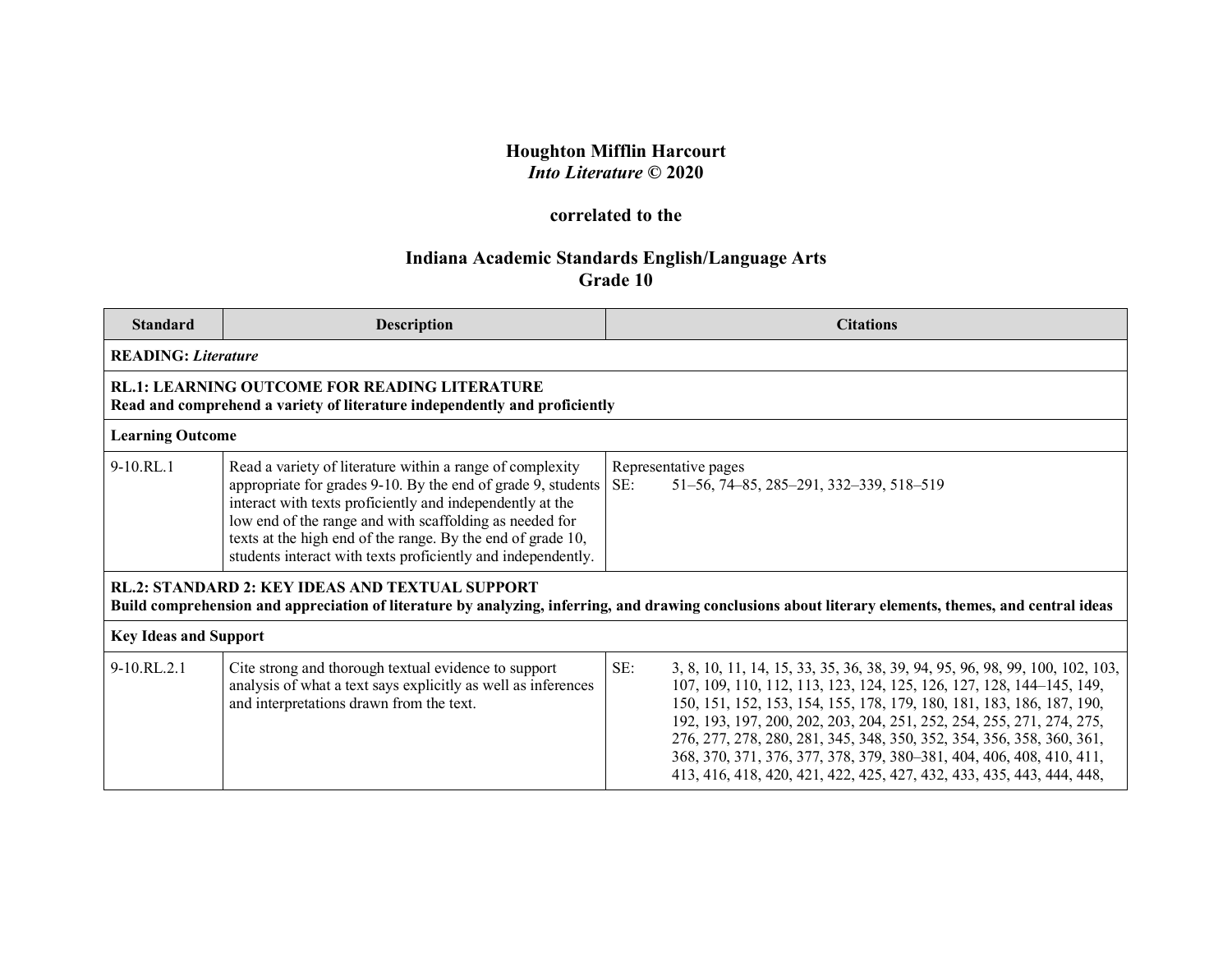| <b>Standard</b>                                                                                                                                                  | <b>Description</b>                                                                                                                                                                                                                                                        | <b>Citations</b>                                                                                                                                                                                                                                                      |  |
|------------------------------------------------------------------------------------------------------------------------------------------------------------------|---------------------------------------------------------------------------------------------------------------------------------------------------------------------------------------------------------------------------------------------------------------------------|-----------------------------------------------------------------------------------------------------------------------------------------------------------------------------------------------------------------------------------------------------------------------|--|
|                                                                                                                                                                  |                                                                                                                                                                                                                                                                           | 451, 456, 463, 466, 467, 472, 473, 480, 481, 486, 487, 491, 492, 494,<br>496, 497, 505, 507, 508, 509, 511, 513, 517, 520, 521                                                                                                                                        |  |
| $9-10.RL.2.2$                                                                                                                                                    | Analyze in detail the development of two or more themes<br>or central ideas over the course of a work of literature,<br>including how they emerge and are shaped and refined by<br>specific details.                                                                      | SE:<br>2, 3, 12, 14, 34, 36, 38, 103, 112, 126, 128, 145, 154, 175, 187, 190,<br>192, 193, 197, 202, 204, 205, 250, 269, 272, 274, 281, 360, 370, 371,<br>372, 376, 377, 378, 380–381, 395, 399, 431, 444, 466, 467, 495                                              |  |
| $9-10.RL.2.3$                                                                                                                                                    | Analyze how dynamic characters (e.g., those with multiple<br>or conflicting motivations) develop over the course of a<br>text, interact with other characters, and advance the plot or<br>develop the theme.                                                              | SE:<br>2–3, 11, 12, 14, 93–103, 144–145, 150, 153, 154, 177–192, 269, 271,<br>272, 274, 275, 276, 277, 278, 279, 280, 394-395, 396, 399, 404, 408,<br>410, 416, 418, 420, 422, 425, 427, 432, 433, 435, 444, 448, 451, 456,<br>466, 467, 473, 480, 481, 501, 507, 511 |  |
| $9-10.RL.2.4$                                                                                                                                                    | Students are expected to build upon and continue applying concepts learned previously.                                                                                                                                                                                    |                                                                                                                                                                                                                                                                       |  |
| <b>RL.3: STRUCTURAL ELEMENTS AND ORGANIZATION</b><br>Build comprehension and appreciation of literature, using knowledge of literary structure and point of view |                                                                                                                                                                                                                                                                           |                                                                                                                                                                                                                                                                       |  |
| <b>Structural Elements and Organization</b>                                                                                                                      |                                                                                                                                                                                                                                                                           |                                                                                                                                                                                                                                                                       |  |
| $9-10.RL.3.1$                                                                                                                                                    | Analyze and evaluate how an author's choices concerning<br>how to structure a work of literature, order events within it<br>(e.g., parallel episodes), and manipulate time (e.g., pacing,<br><i>flashbacks</i> ) create such effects as mystery, tension, or<br>surprise. | SE:<br>3, 11, 14, 91, 92, 94, 95, 96, 98, 101, 102, 121–122, 123, 125, 126, 144–<br>145, 147, 150, 154, 175, 178, 180, 190, 192, 198, 200, 202, 249, 252,<br>272, 345, 348, 356, 358, 394, 396, 399, 408, 418, 473, 484, 486, 489,<br>496                             |  |
| 9-10.RL.3.2                                                                                                                                                      | Analyze how the author creates such effects as suspense or<br>humor through differences in the points of view of the<br>characters and the reader (e.g., created through the use of<br>dramatic irony).                                                                   | SE:<br>5, 11, 154, 180, 413, 432, 443, 448, 463, 496                                                                                                                                                                                                                  |  |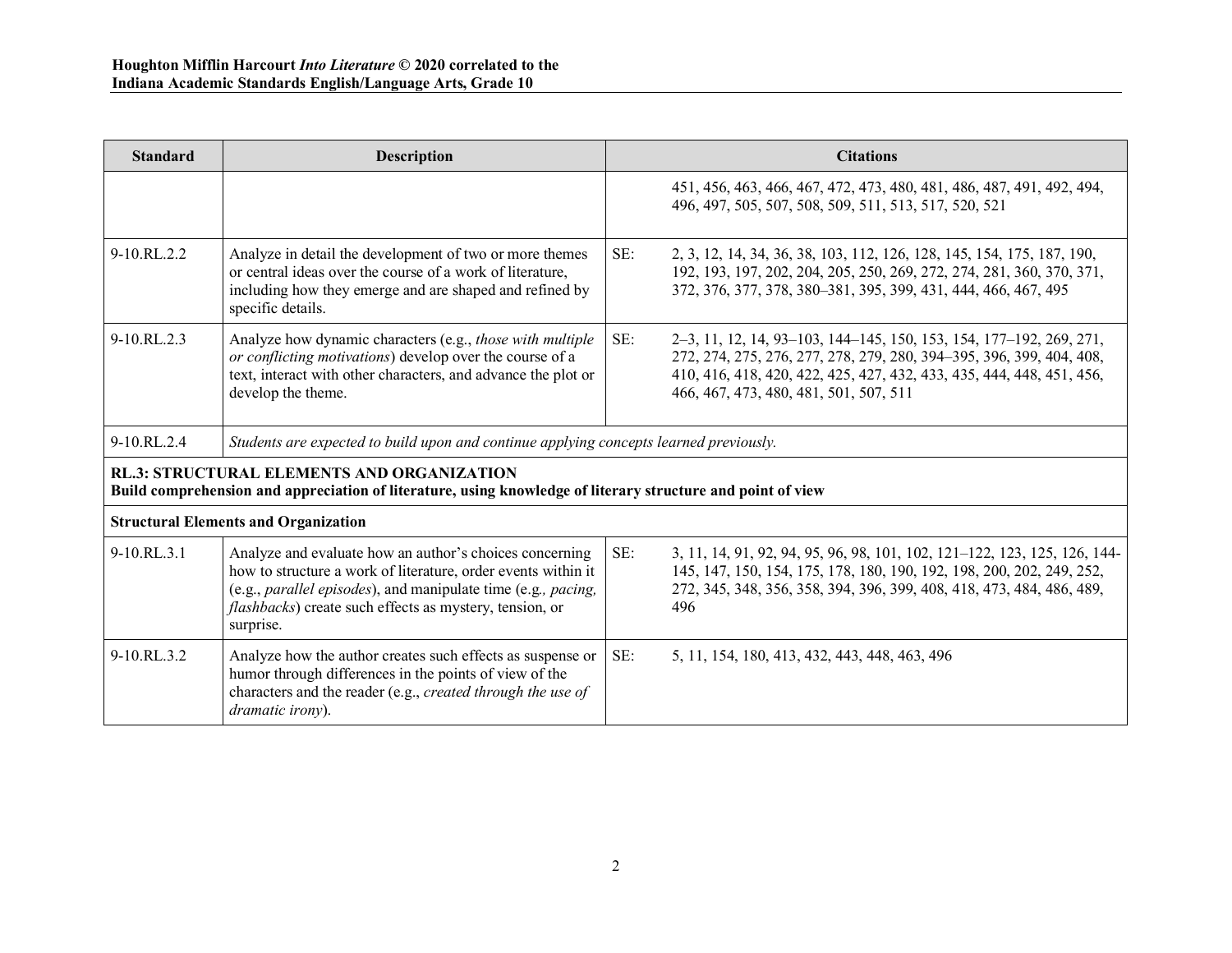| <b>Standard</b>                                                                                                                                                                                         | <b>Description</b>                                                                                                                                                                                                                                                                                                                                                               | <b>Citations</b>                                                                                 |  |
|---------------------------------------------------------------------------------------------------------------------------------------------------------------------------------------------------------|----------------------------------------------------------------------------------------------------------------------------------------------------------------------------------------------------------------------------------------------------------------------------------------------------------------------------------------------------------------------------------|--------------------------------------------------------------------------------------------------|--|
| <b>RL.4: SYNTHESIS AND CONNECTION OF IDEAS</b><br>Build comprehension and appreciation of literature by connecting various literary works and analyzing how medium and interpretation impact<br>meaning |                                                                                                                                                                                                                                                                                                                                                                                  |                                                                                                  |  |
|                                                                                                                                                                                                         | <b>Synthesis and Connection of Ideas</b>                                                                                                                                                                                                                                                                                                                                         |                                                                                                  |  |
| 9-10.RL.4.1                                                                                                                                                                                             | Analyze multiple interpretations of a story, play, or poem,<br>evaluating how each version interprets the source text.                                                                                                                                                                                                                                                           | SE:<br>398-517                                                                                   |  |
| 9-10.RL.4.2                                                                                                                                                                                             | Analyze and evaluate how works of literary or cultural<br>significance (American, English, or world) draw on<br>themes, patterns of events, or character types from myths,<br>traditional stories, or religious works, including describing<br>how the material is rendered new.                                                                                                 | SE:<br>5, 14, 128, 360, 367, 370, 376-378, 396, 401-402, 484-486, 489, 491-<br>496, 503-517, 520 |  |
| <b>READING: Nonfiction</b>                                                                                                                                                                              |                                                                                                                                                                                                                                                                                                                                                                                  |                                                                                                  |  |
| <b>RN.1: LEARNING OUTCOME FOR READING NONFICTION</b><br>Read and comprehend a variety of nonfiction independently and proficiently                                                                      |                                                                                                                                                                                                                                                                                                                                                                                  |                                                                                                  |  |
| <b>Learning Outcome</b>                                                                                                                                                                                 |                                                                                                                                                                                                                                                                                                                                                                                  |                                                                                                  |  |
| 9-10.RN.1                                                                                                                                                                                               | Read a variety of nonfiction within a range of complexity<br>appropriate for grades 9-10. By the end of grade 9, students<br>interact with texts proficiently and independently at the<br>low end of the range and with scaffolding as needed for<br>texts at the high end of the range. By the end of grade 10,<br>students interact with texts proficiently and independently. | Representative pages<br>51-56, 74-85, 285-291, 332-339, 518-519<br>SE:                           |  |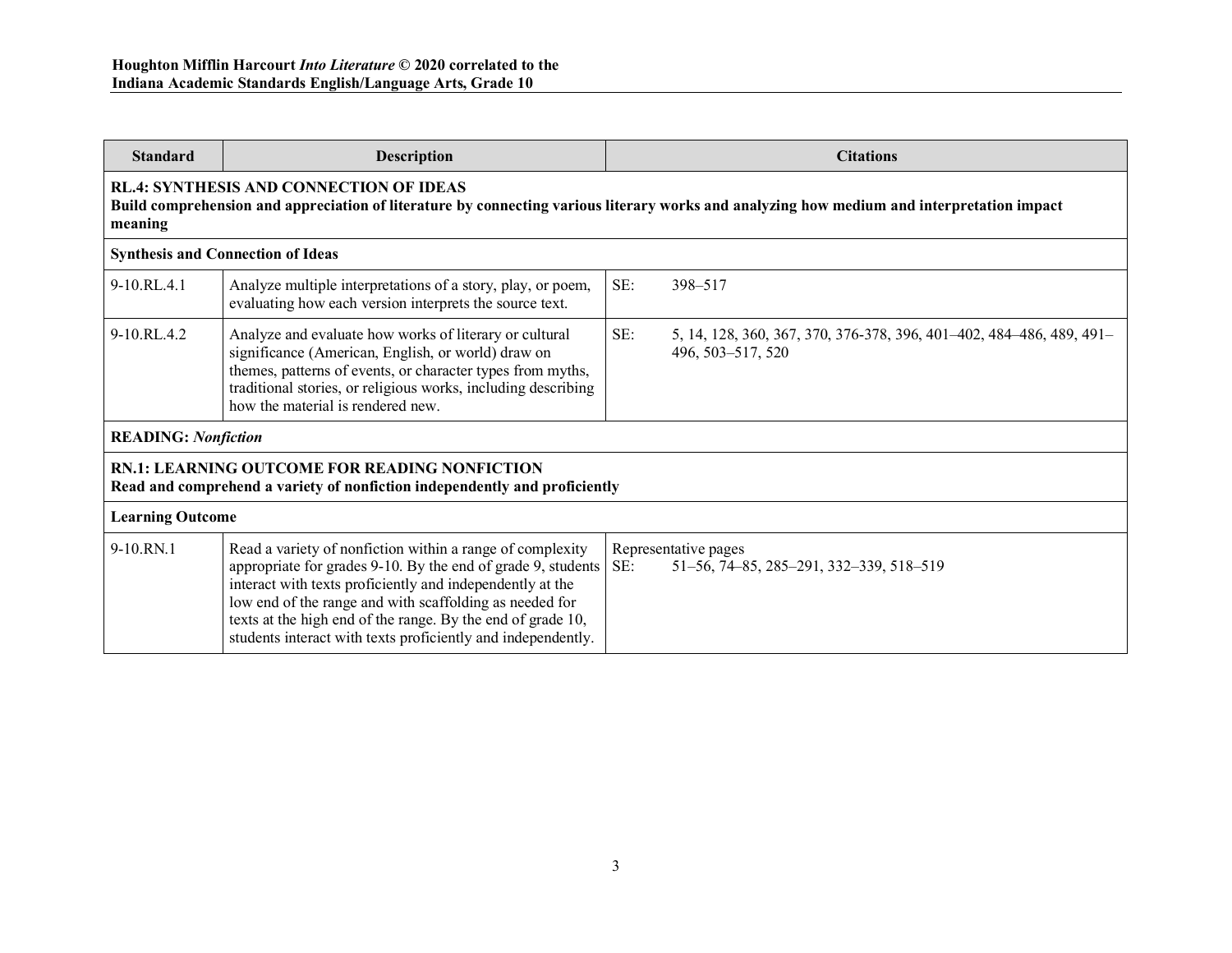| <b>Standard</b>                                                                                                                                                   | <b>Description</b>                                                                                                                                                                                                          |     | <b>Citations</b>                                                                                                                                                                                                                                                                                                                               |
|-------------------------------------------------------------------------------------------------------------------------------------------------------------------|-----------------------------------------------------------------------------------------------------------------------------------------------------------------------------------------------------------------------------|-----|------------------------------------------------------------------------------------------------------------------------------------------------------------------------------------------------------------------------------------------------------------------------------------------------------------------------------------------------|
| <b>RN.2: KEY IDEAS AND TEXTUAL SUPPORT</b><br>Extract and construct meaning from nonfiction texts using a range of comprehension skills                           |                                                                                                                                                                                                                             |     |                                                                                                                                                                                                                                                                                                                                                |
| <b>Key Ideas and Textural Support</b>                                                                                                                             |                                                                                                                                                                                                                             |     |                                                                                                                                                                                                                                                                                                                                                |
| 9-10.RN.2.1                                                                                                                                                       | Cite strong and thorough textual evidence to support<br>analysis of what a text says explicitly as well as inferences<br>and interpretations drawn from the text.                                                           | SE: | 22, 23, 24, 25, 27, 28, 43, 44, 46, 47, 53, 54, 56, 57, 60, 79, 80, 82, 84,<br>86, 87, 117, 128, 161, 162, 166, 172, 225, 226, 227, 228, 230, 231, 233,<br>234, 235, 238, 241, 242, 244, 259, 260, 261, 262, 264, 287, 288, 292,<br>293, 300, 302, 303, 323, 325, 326, 327, 328, 329, 335, 336, 338, 340,<br>378, 380, 381, 518, 519, 520, 524 |
| 9-10.RN.2.2                                                                                                                                                       | Analyze in detail the development of two or more central<br>ideas over the course of a text, including how they interact<br>and build on one another to provide a complex analysis.                                         | SE: | 46, 47, 54, 56, 60, 74, 77, 80, 82, 84, 86, 159, 162, 166, 223, 225, 228,<br>230, 231, 233, 234, 235, 238, 241, 242, 244, 285, 287, 292, 328, 333,<br>335, 338, 340, 373, 374, 378, 519, 524                                                                                                                                                   |
| $9-10 RN.2.3$                                                                                                                                                     | Analyze how the author unfolds an analysis or series of<br>ideas or events, including the order in which the points are<br>made, how they are introduced and developed, and the<br>connections that are drawn between them. | SE: | 46, 54, 56, 60, 74, 77, 80, 82, 84, 86, 159, 162, 166, 223, 225, 228, 230,<br>231, 233, 234, 235, 238, 241, 242, 244, 285, 287, 292, 333, 335, 338,<br>340, 373, 378, 519, 524                                                                                                                                                                 |
| RN.3: STRUCTURAL ELEMENTS AND ORGANIZATION<br>Build understanding of nonfiction text, using knowledge of structural organization and author's purpose and message |                                                                                                                                                                                                                             |     |                                                                                                                                                                                                                                                                                                                                                |
| <b>Structural Elements and Organization</b>                                                                                                                       |                                                                                                                                                                                                                             |     |                                                                                                                                                                                                                                                                                                                                                |
| 9-10.RN.3.1                                                                                                                                                       | Students are expected to build upon and continue applying concepts learned previously.                                                                                                                                      |     |                                                                                                                                                                                                                                                                                                                                                |
| 9-10.RN.3.2                                                                                                                                                       | Analyze in detail how an author's ideas or claims are<br>developed and refined by particular sentences, paragraphs,<br>or larger portions of a text.                                                                        | SE: | 46, 54, 56, 60, 74, 77, 80, 82, 84, 86, 159, 162, 166, 223, 225, 228, 230,<br>231, 233, 234, 235, 238, 241, 242, 244, 285, 287, 292, 333, 335, 338,<br>340, 373, 378, 519, 524                                                                                                                                                                 |
| 9-10.RN.3.3                                                                                                                                                       | Determine an author's perspective or purpose in a text, and<br>analyze how an author uses rhetoric to advance that<br>perspective or purpose.                                                                               | SE: | 19, 23, 27, 28, 40, 43, 50, 51, 53, 54, 56, 60, 116, 128, 220, 221, 223,<br>226, 233, 234, 244, 285, 288, 292, 321, 333, 338, 340                                                                                                                                                                                                              |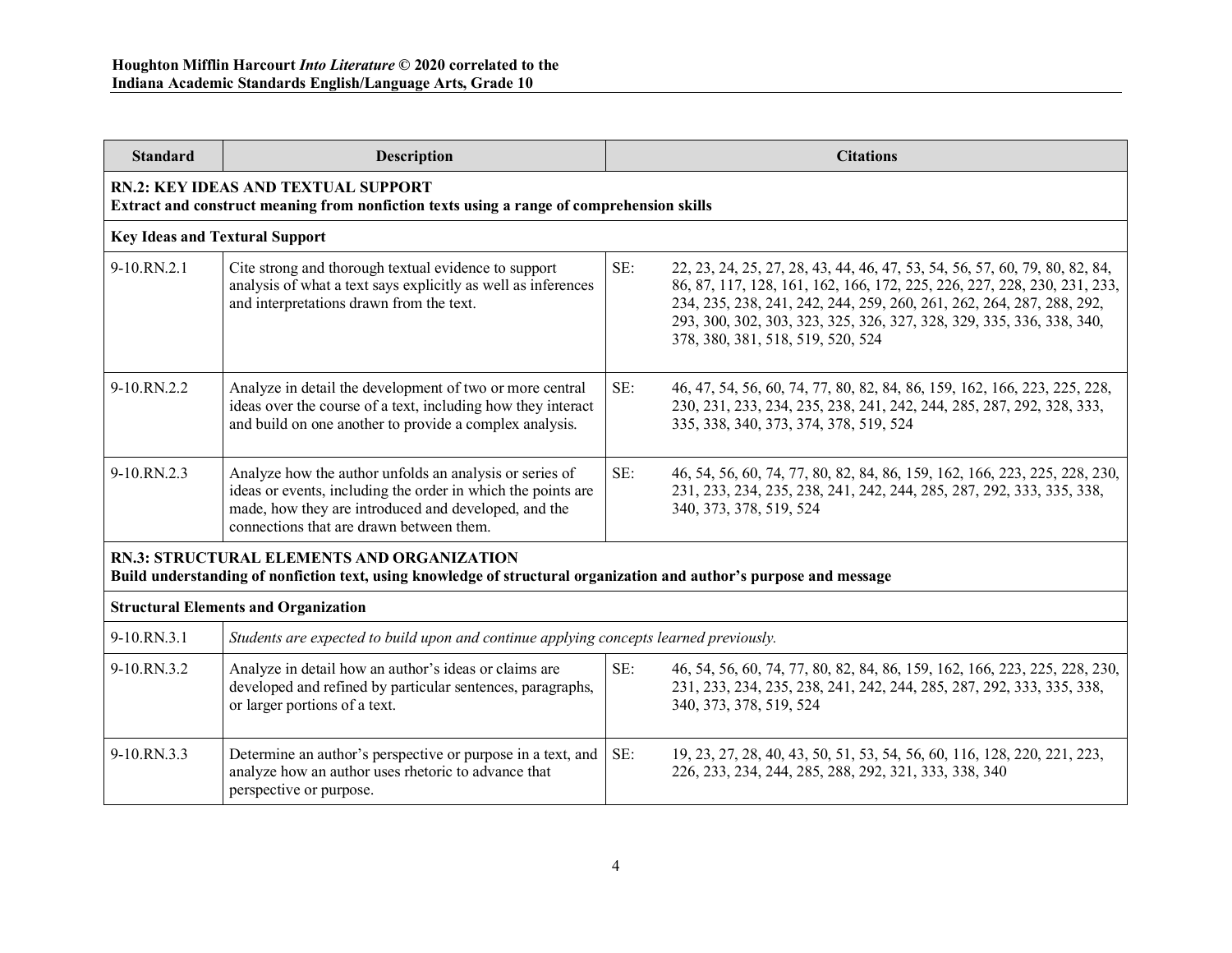| <b>Standard</b>                                                                                                                    | <b>Description</b>                                                                                                                                                                                                                                                                |     | <b>Citations</b>                                                                                                                                                                   |  |
|------------------------------------------------------------------------------------------------------------------------------------|-----------------------------------------------------------------------------------------------------------------------------------------------------------------------------------------------------------------------------------------------------------------------------------|-----|------------------------------------------------------------------------------------------------------------------------------------------------------------------------------------|--|
|                                                                                                                                    | <b>RN.4: SYNTHESIS AND CONNECTION OF IDEAS</b><br>Build understanding of nonfiction texts by evaluating specific claims and synthesizing and connecting ideas                                                                                                                     |     |                                                                                                                                                                                    |  |
|                                                                                                                                    | <b>Synthesis and Connection of Ideas</b>                                                                                                                                                                                                                                          |     |                                                                                                                                                                                    |  |
| 9-10.RN.4.1                                                                                                                        | Delineate and evaluate the argument and specific claims in<br>a text, assessing whether the reasoning is valid and the<br>evidence is relevant and sufficient; identify false<br>statements and fallacious reasoning.                                                             | SE: | 46, 51, 54, 56, 60, 74, 77, 80, 82, 84, 86, 159, 162, 166, 223, 225, 228,<br>230, 231, 233, 234, 235, 238, 241, 242, 244, 285, 287, 292, 333, 335,<br>338, 340, 373, 378, 519, 524 |  |
| 9-10.RN.4.2                                                                                                                        | Analyze various accounts of a subject told in different<br>mediums (e.g., a person's life story in both print and<br>multimedia), determining which details are emphasized in<br>each account.                                                                                    | SE: | 40, 41, 44, 46, 50, 51, 54, 56, 60, 128, 284, 285, 287, 292, 296, 297,<br>299, 300, 302, 372, 373, 378, 380, 500, 501, 519, 520, 524                                               |  |
| 9-10.RN.4.3                                                                                                                        | Analyze seminal U.S. and world documents of historical<br>and literary significance, including how they address<br>related themes and concepts.                                                                                                                                   | SE: | 41–46, 47, 51–56, 60, 220–244, 284–295, 307                                                                                                                                        |  |
| <b>READING: Vocabulary</b>                                                                                                         |                                                                                                                                                                                                                                                                                   |     |                                                                                                                                                                                    |  |
| <b>RV.1: LEARNING OUTCOME FOR READING VOCABULARY</b><br>Acquire, refine, and apply vocabulary using various strategies and sources |                                                                                                                                                                                                                                                                                   |     |                                                                                                                                                                                    |  |
| <b>Learning Outcome</b>                                                                                                            |                                                                                                                                                                                                                                                                                   |     |                                                                                                                                                                                    |  |
| 9-10.RV.1                                                                                                                          | Acquire and use accurately general academic and content-<br>specific words and phrases at the college and career<br>readiness level; demonstrate independence in gathering<br>vocabulary knowledge when considering a word or phrase<br>important to comprehension or expression. | SE: | Representative pages:<br>1, 78, 155, 246, 334, 532                                                                                                                                 |  |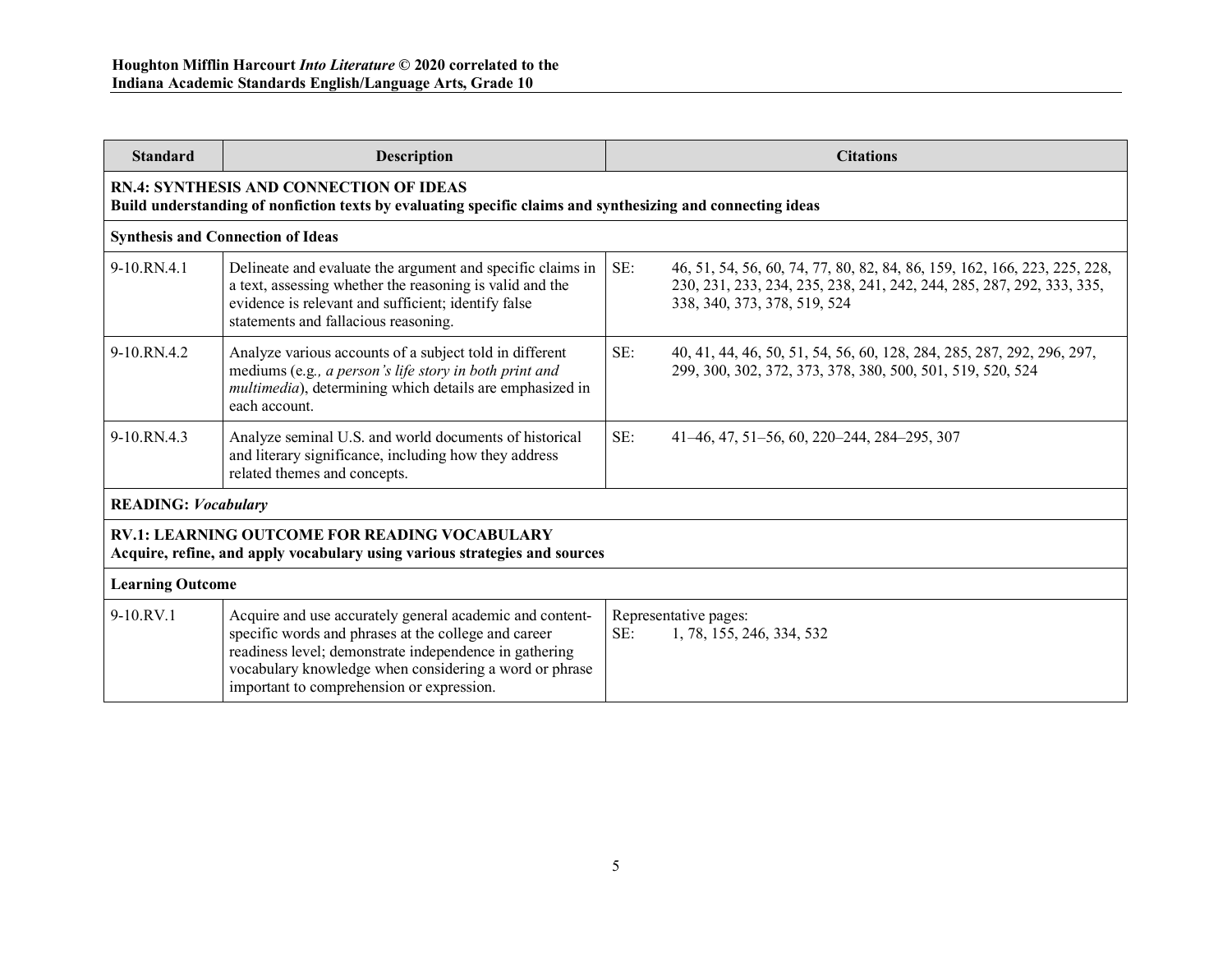| <b>Standard</b>                                                                                                                                       | <b>Description</b>                                                                                                                                                                                              | <b>Citations</b>                                                                                                                                                                                               |  |
|-------------------------------------------------------------------------------------------------------------------------------------------------------|-----------------------------------------------------------------------------------------------------------------------------------------------------------------------------------------------------------------|----------------------------------------------------------------------------------------------------------------------------------------------------------------------------------------------------------------|--|
| <b>RV.2: VOCABULARY BUILDING</b><br>Build and refine vocabulary by using strategies to determine and clarify words and understand their relationships |                                                                                                                                                                                                                 |                                                                                                                                                                                                                |  |
| <b>Vocabulary Building</b>                                                                                                                            |                                                                                                                                                                                                                 |                                                                                                                                                                                                                |  |
| $9-10$ . RV. $2.1$                                                                                                                                    | Use context to determine or clarify the meaning of words<br>and phrases                                                                                                                                         | SE:<br>16, 54, 151, 156, 246, 282, 362, 482, 498<br><b>Vocabulary Studio: Using Context Clues</b>                                                                                                              |  |
| $9-10.RV.2.2$                                                                                                                                         | Students are expected to build upon and continue applying concepts learned previously.                                                                                                                          |                                                                                                                                                                                                                |  |
| 9-10.RV.2.3                                                                                                                                           | Analyze nuances in the meaning of words with similar<br>denotations.                                                                                                                                            | SE:<br>56, 58, 104, 160, 166, 168, 262, 294, 365, 370<br>Vocabulary Studio: Denotation and Connotation                                                                                                         |  |
| $9-10$ . RV. $2.4$                                                                                                                                    | Identify and correctly use patterns of word changes that<br>indicate different meanings or parts of speech (e.g.,<br>analyze, analysis, analytical; advocate, advocacy).                                        | SE:<br>1, 48, 73, 143, 219, 317, 393, 342, 482, 522<br>Vocabulary Studio: Analyzing Word Structure<br>Vocabulary Studio: Common Roots, Prefixes, and Suffixes<br>Vocabulary Studio: Understanding Word Origins |  |
| $9-10$ . RV. $2.5$                                                                                                                                    | Select appropriate general and specialized reference<br>materials, both print and digital, to find the pronunciation<br>of a word or determine or clarify its precise meaning, part<br>of speech, or etymology. | SE:<br>1, 30, 48, 58, 73, 88, 104, 143, 156, 168, 219, 246, 266, 294, 317, 393,<br>342, 362, 482, 522<br>Vocabulary Studio: Using Reference Sources                                                            |  |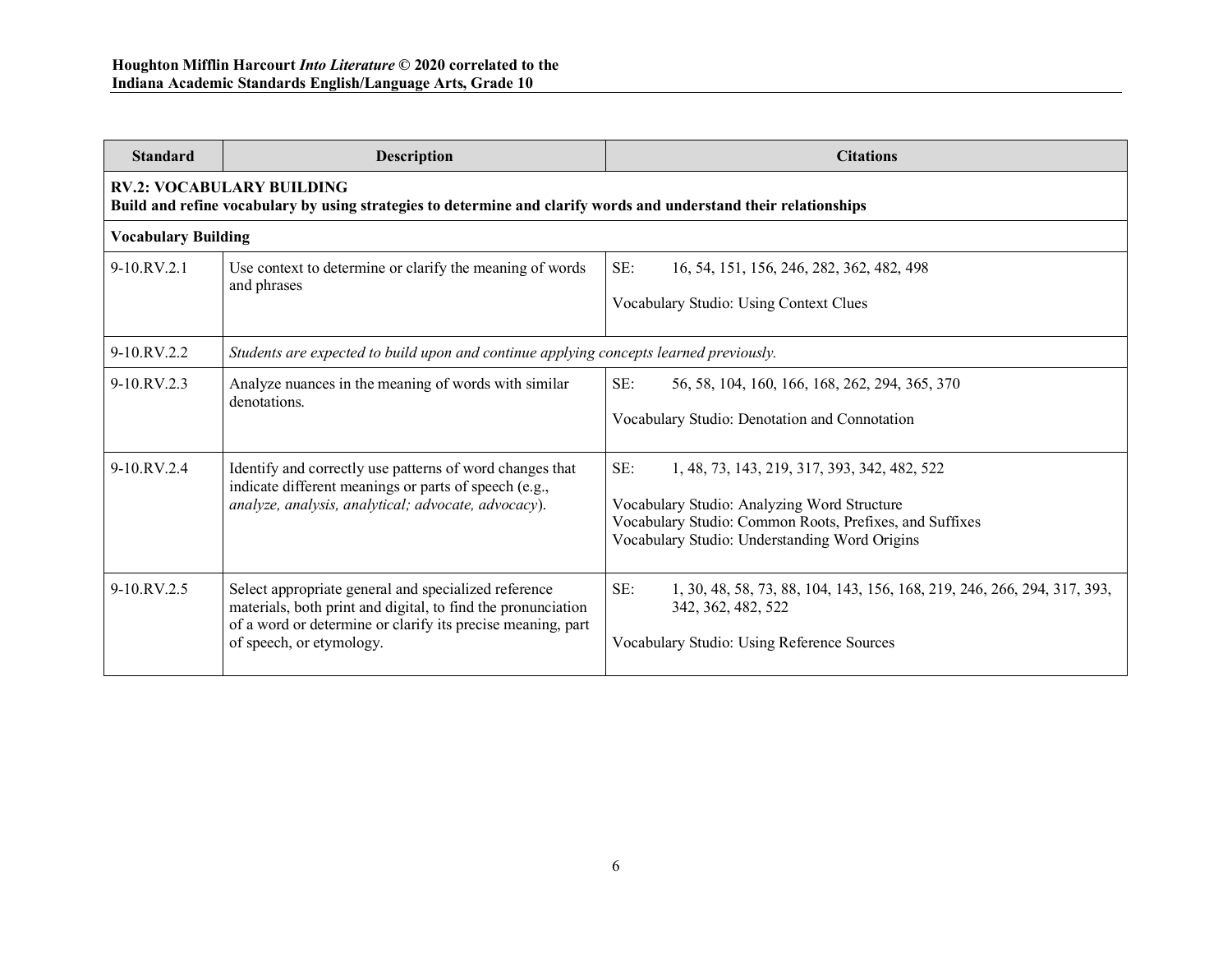| <b>Standard</b>                                                                                        | <b>Description</b>                                                                                                                                                                                                                                                                                                | <b>Citations</b>                                                                                                                                                                                                                                                                   |  |  |
|--------------------------------------------------------------------------------------------------------|-------------------------------------------------------------------------------------------------------------------------------------------------------------------------------------------------------------------------------------------------------------------------------------------------------------------|------------------------------------------------------------------------------------------------------------------------------------------------------------------------------------------------------------------------------------------------------------------------------------|--|--|
|                                                                                                        | <b>RV.3: VOCABULARY IN LITERATURE AND NONFICTION TEXTS</b><br>Build comprehension and appreciation of literature and nonfiction texts by determining or clarifying figurative, connotative, and technical meanings                                                                                                |                                                                                                                                                                                                                                                                                    |  |  |
|                                                                                                        | <b>Vocabulary in Literature and Nonfiction Texts</b>                                                                                                                                                                                                                                                              |                                                                                                                                                                                                                                                                                    |  |  |
| 9-10.RV.3.1                                                                                            | Analyze the meaning of words and phrases as they are used<br>in works of literature, including figurative and connotative<br>meanings; analyze the impact of specific word choices on<br>meaning and tone, including words with multiple<br>meanings.                                                             | SE:<br>6, 10, 16, 17, 92, 94, 95, 96, 99, 104, 108, 110, 111, 112, 121, 124, 128,<br>145, 147, 148, 150, 151, 154, 156, 175, 176, 181, 194, 197, 200, 204,<br>270, 282, 346, 362, 365, 368, 370, 377, 403-417, 419-431, 433-447,<br>449-465, 467-479, 482, 490, 498, 502, 509, 522 |  |  |
| $9-10.RV.3.2$                                                                                          | Determine the meaning of words and phrases as they are<br>used in a nonfiction text, including figurative, connotative,<br>and technical meanings; evaluate the effectiveness of<br>specific word choices on meaning and tone (e.g., how the<br>language of a court opinion differs from that of a<br>newspaper). | SE:<br>20, 30, 42, 48, 52, 54, 58, 75, 78, 81, 88, 160, 161, 168, 224, 229, 246,<br>258, 261, 262, 266, 286, 294, 322, 330, 334, 342, 522                                                                                                                                          |  |  |
| 9-10.RV.3.3                                                                                            | Interpret figures of speech (e.g., euphemism, oxymoron) in<br>context and analyze their role in the text.                                                                                                                                                                                                         | SE:<br>108, 110, 112, 121, 124, 147, 150, 159, 166, 194, 321, 323, 330, 365,<br>366, 368, 370                                                                                                                                                                                      |  |  |
| Writing                                                                                                |                                                                                                                                                                                                                                                                                                                   |                                                                                                                                                                                                                                                                                    |  |  |
| W.1: LEARNING OUTCOME FOR WRITING<br>Write effectively for a variety of tasks, purposes, and audiences |                                                                                                                                                                                                                                                                                                                   |                                                                                                                                                                                                                                                                                    |  |  |
| <b>Learning Outcome</b>                                                                                |                                                                                                                                                                                                                                                                                                                   |                                                                                                                                                                                                                                                                                    |  |  |
| $9-10.W.1$                                                                                             | Write routinely over a variety of time frames for a range of<br>tasks, purposes, and audiences; apply reading standards to<br>support analysis, reflection, and research by drawing<br>evidence from literature and nonfiction texts.                                                                             | Representative pages:<br>SE: 15, 64-70, 87, 132-138, 155, 208-214, 245, 306-312, 329, 384-390, 418,<br>528-534                                                                                                                                                                     |  |  |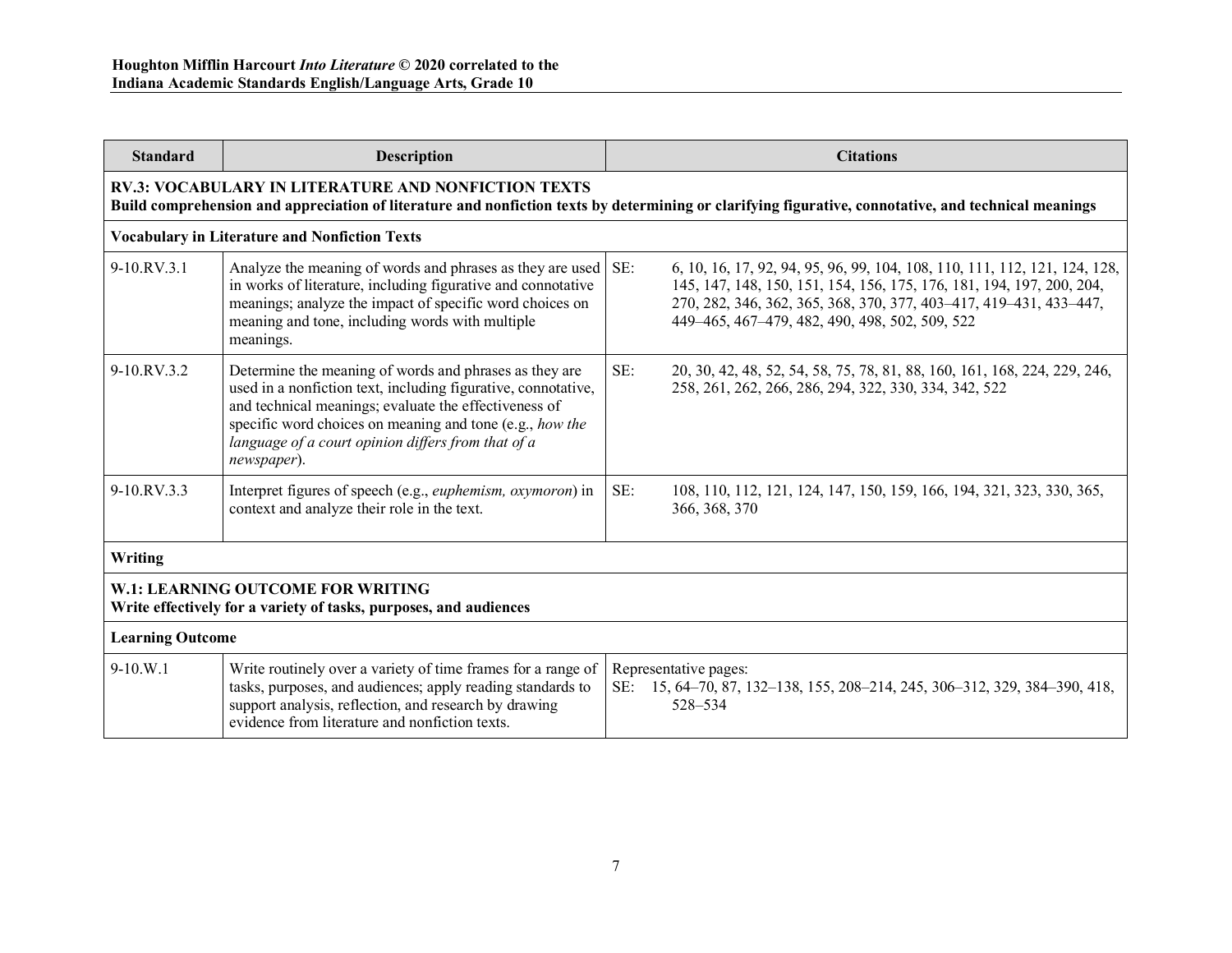| <b>Standard</b>            | <b>Description</b>                                                                                                                                                                                                            | <b>Citations</b>                                                                                                                                                                                                                                                                                             |  |  |
|----------------------------|-------------------------------------------------------------------------------------------------------------------------------------------------------------------------------------------------------------------------------|--------------------------------------------------------------------------------------------------------------------------------------------------------------------------------------------------------------------------------------------------------------------------------------------------------------|--|--|
|                            | W.2: HANDWRITING<br>Demonstrate the ability to write legibly                                                                                                                                                                  |                                                                                                                                                                                                                                                                                                              |  |  |
| <b>Handwriting</b>         |                                                                                                                                                                                                                               |                                                                                                                                                                                                                                                                                                              |  |  |
| $9-10.W.2$                 | Students are expected to build upon and continue applying concepts learned previously.                                                                                                                                        |                                                                                                                                                                                                                                                                                                              |  |  |
| <b>W.3: WRITING GENRES</b> | Develop and refine writing skills by writing for different purposes and to specific audiences or people                                                                                                                       |                                                                                                                                                                                                                                                                                                              |  |  |
| Argumentative              |                                                                                                                                                                                                                               |                                                                                                                                                                                                                                                                                                              |  |  |
| 9-10.W.3.1                 | Write arguments in a variety of forms that -                                                                                                                                                                                  |                                                                                                                                                                                                                                                                                                              |  |  |
|                            | Introduce precise claim(s), distinguish the claim(s) from<br>alternate or opposing claims, and create an organization<br>that establishes clear relationships among claim(s),<br>counterclaims, reasons, and evidence.        | SE:<br>303, 306–308, 310, 312, 525, 528–530, 532, 534<br>Writing Studio: Writing Arguments: What is a claim?<br>Writing Studio: Writing Arguments: Persuasive Techniques                                                                                                                                     |  |  |
|                            | Develop claim(s) and counterclaims fairly, supplying<br>evidence for each while pointing out the strengths and<br>limitations of both in a manner that anticipates the<br>audience's knowledge level and concerns.            | SE:<br>303, 306, 309-310, 312, 525, 529-530, 532, 534<br>Writing Studio: Writing Arguments: What is a claim?<br>Writing Studio: Writing Arguments: Support: Reason and Evidence<br>Writing Studio: Writing Arguments: Building Effective Support<br>Writing Studio: Writing Arguments: Persuasive Techniques |  |  |
|                            | Use effective transitions to link the major sections of the<br>text, create cohesion, and clarify the relationships between<br>claim(s) and reasons, between reasons and evidence, and<br>between claim(s) and counterclaims. | SE:<br>310, 312, 532, 534<br>Writing Studio: Writing Arguments: Creating a Coherent Argument                                                                                                                                                                                                                 |  |  |
|                            | Establish and maintain a consistent style and tone<br>appropriate to purpose and audience.                                                                                                                                    | SE:<br>310, 311, 312, 532, 534<br>Writing Studio: Writing Arguments: Formal Style                                                                                                                                                                                                                            |  |  |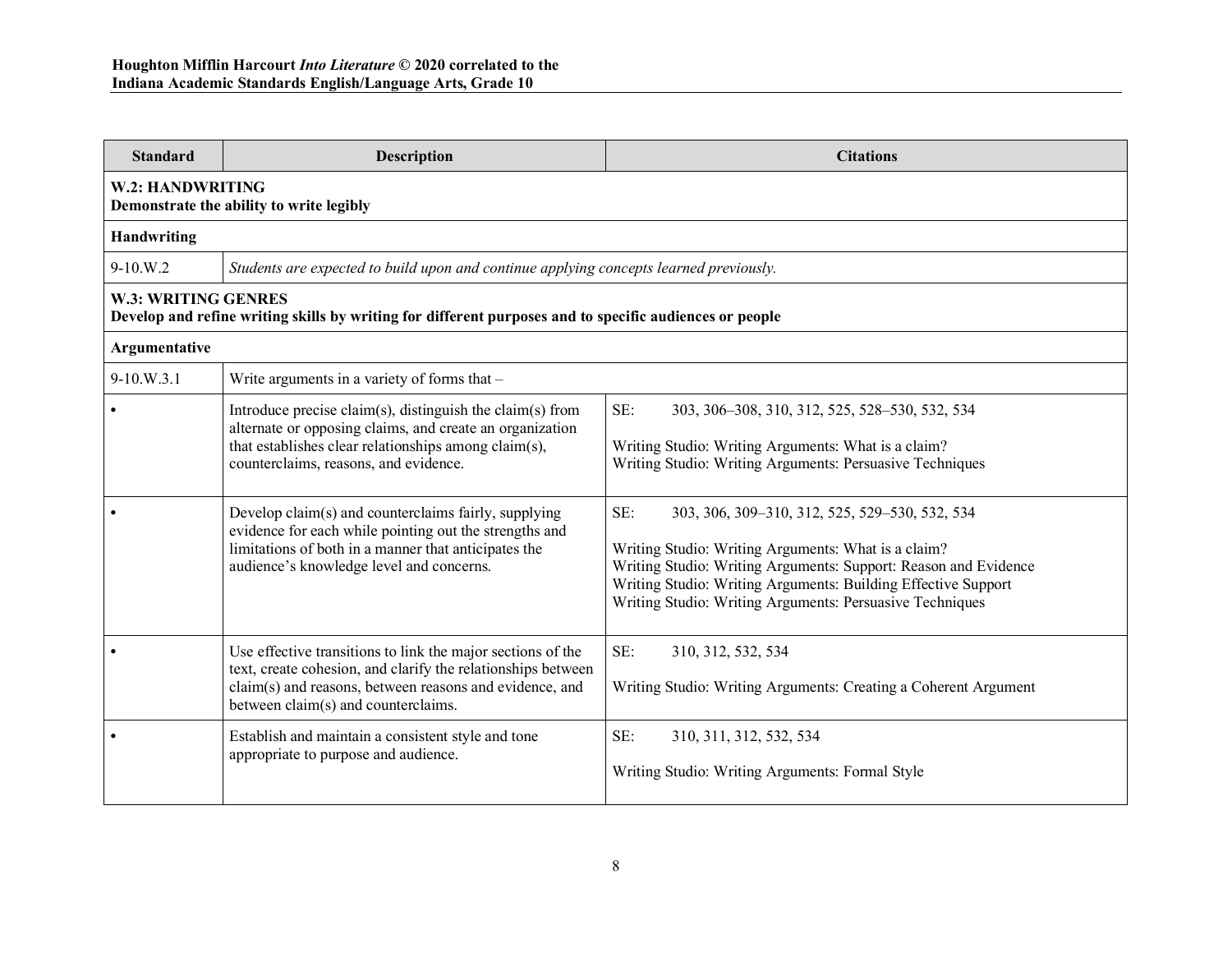| <b>Standard</b>    | <b>Description</b>                                                                                                                                                                                                                                          | <b>Citations</b>                                                                                                                                                                                                                                                                                                                                                  |
|--------------------|-------------------------------------------------------------------------------------------------------------------------------------------------------------------------------------------------------------------------------------------------------------|-------------------------------------------------------------------------------------------------------------------------------------------------------------------------------------------------------------------------------------------------------------------------------------------------------------------------------------------------------------------|
|                    | Provide a concluding statement or section that follows<br>from and supports the argument presented.                                                                                                                                                         | SE:<br>310, 311, 312, 532, 534<br>Writing Studio: Writing Arguments: Concluding Your Argument                                                                                                                                                                                                                                                                     |
| <b>Informative</b> |                                                                                                                                                                                                                                                             |                                                                                                                                                                                                                                                                                                                                                                   |
| $9-10.W.3.2$       | Write informative compositions on a variety of topics that -                                                                                                                                                                                                |                                                                                                                                                                                                                                                                                                                                                                   |
|                    | Introduce a topic; organize complex ideas, concepts, and<br>information to make important connections and<br>distinctions; include formatting (e.g., headings), graphics<br>(e.g., figures, tables), and multimedia when useful to<br>aiding comprehension. | SE:<br>64–66, 68, 70, 208–210, 211, 212, 214, 265, 301, 384–386, 388, 390<br>Writing Studio: Writing Informative Texts: Developing a Topic<br>Writing Studio: Writing Informative Texts: Organizing Ideas<br>Writing Studio: Writing Informative Texts: Introductions and Conclusions<br>Writing Studio: Writing Informative Texts: Using Graphics and Multimedia |
|                    | Develop the topic with well-chosen, relevant, and<br>sufficient facts, extended definitions, concrete details,<br>quotations, or other information and examples appropriate<br>to the audience's knowledge of the topic.                                    | SE:<br>66, 67, 68, 70, 209-210, 212, 214, 385-386, 388, 390<br>Writing Studio: Writing Informative Texts: Elaboration                                                                                                                                                                                                                                             |
|                    | Use appropriate and varied transitions to link the major<br>sections of the text, create cohesion, and clarify the<br>relationships among complex ideas and concepts.                                                                                       | SE:<br>67, 68, 70, 214, 388, 390<br>Writing Studio: Writing Informative Texts: Organizing Ideas                                                                                                                                                                                                                                                                   |
|                    | Choose language and content-specific vocabulary that<br>express ideas precisely and concisely to manage the<br>complexity of the topic, recognizing and eliminating<br>wordiness and redundancy.                                                            | SE:<br>64, 68–69, 70, 208, 212–213, 214, 384, 390<br>Writing Studio: Writing Informative Texts: Precise Language and Vocabulary                                                                                                                                                                                                                                   |
|                    | Establish and maintain a style appropriate to the purpose<br>and audience.                                                                                                                                                                                  | SE:<br>17, 310, 388, 390, 530, 532<br>Writing Studio: Writing Informative Texts: Formal Style                                                                                                                                                                                                                                                                     |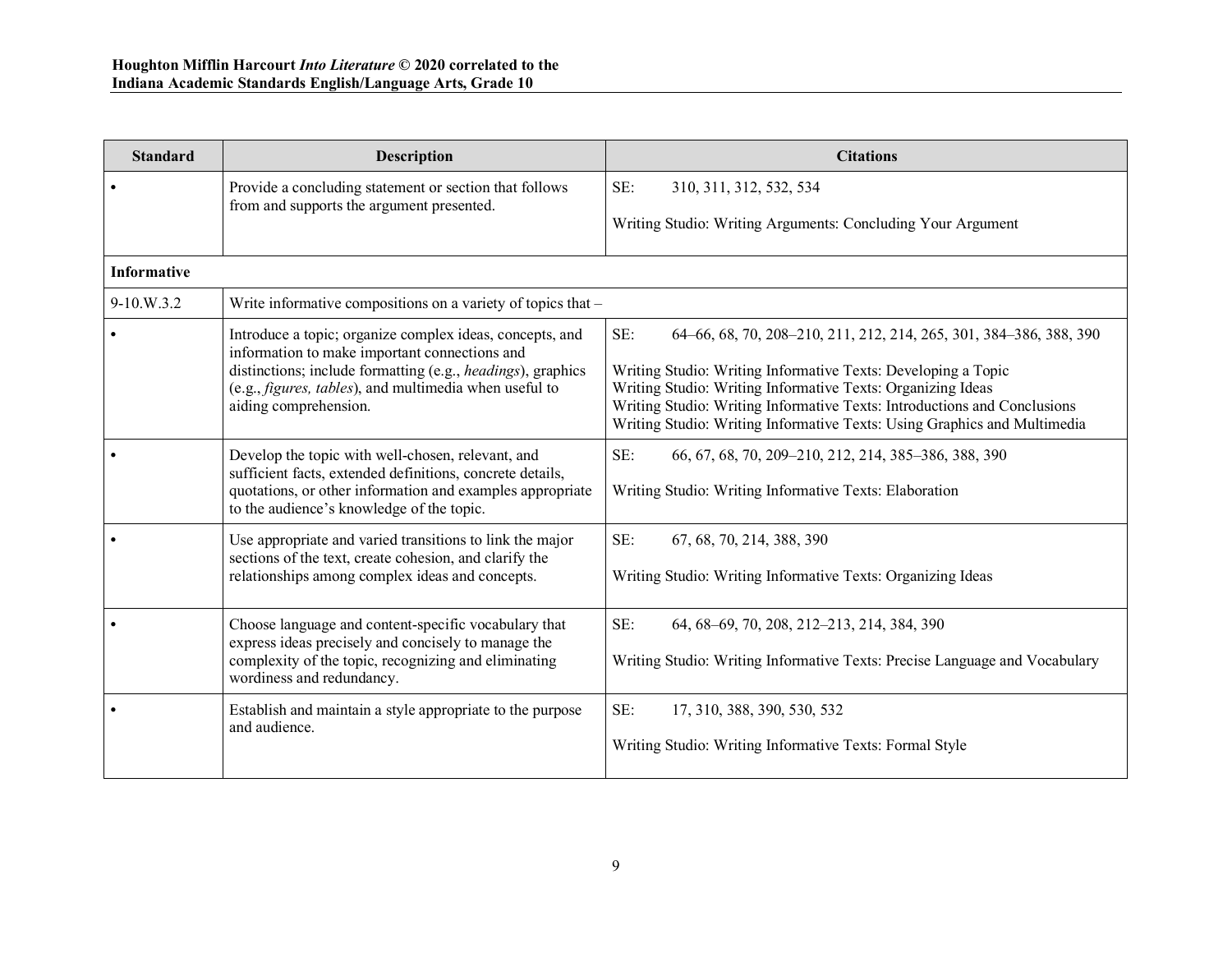| <b>Standard</b>  | <b>Description</b>                                                                                                                                                                             | <b>Citations</b>                                                                                                                                           |
|------------------|------------------------------------------------------------------------------------------------------------------------------------------------------------------------------------------------|------------------------------------------------------------------------------------------------------------------------------------------------------------|
|                  | Provide a concluding statement or section that follows<br>from and supports the information or explanation presented<br>(e.g., articulating implications or the significance of the<br>topic). | SE:<br>64, 68, 70, 208, 210, 212, 214, 384, 386, 388, 390<br>Writing Studio: Writing Informative Texts: Introductions and Conclusions                      |
| <b>Narrative</b> |                                                                                                                                                                                                |                                                                                                                                                            |
| $9-10$ .W.3.3    | Write narrative compositions in a variety of forms that -                                                                                                                                      |                                                                                                                                                            |
|                  | Engage and orient the reader by setting out a problem,<br>situation, or observation, establishing one or multiple<br>point(s) of view, and introducing a narrator and/or<br>characters.        | SE:<br>132, 133-134, 136, 138<br>Writing Studio: Writing Narratives: Narrative Context<br>Writing Studio: Writing Narratives: Point of View and Characters |
|                  | Create a smooth progression of experiences or events.                                                                                                                                          | SE:<br>132, 133-134, 136, 138<br>Writing Studio: Writing Narratives: Narrative Context<br>Writing Studio: Writing Narratives: Point of View and Characters |
|                  | Use narrative techniques, (e.g., dialogue, pacing,<br>description, reflection, and multiple plot lines), to develop<br>experiences, events, and/or characters.                                 | SE:<br>132, 134, 135, 136, 138<br>Writing Studio: Writing Narratives: Narrative Techniques                                                                 |
|                  | Use a variety of techniques to sequence events so that they<br>build on one another to create a coherent whole.                                                                                | SE:<br>132, 134, 135, 136, 138<br>Writing Studio: Writing Narratives: Narrative Techniques<br>Writing Studio: Writing Narratives: Narrative Structure      |
|                  | Use precise words and phrases, telling details, and sensory<br>language to convey a vivid picture of the experiences,<br>events, setting, and/or characters.                                   | SE:<br>132, 134, 135, 136, 138<br>Writing Studio: Writing Narratives: The Language of Narrative                                                            |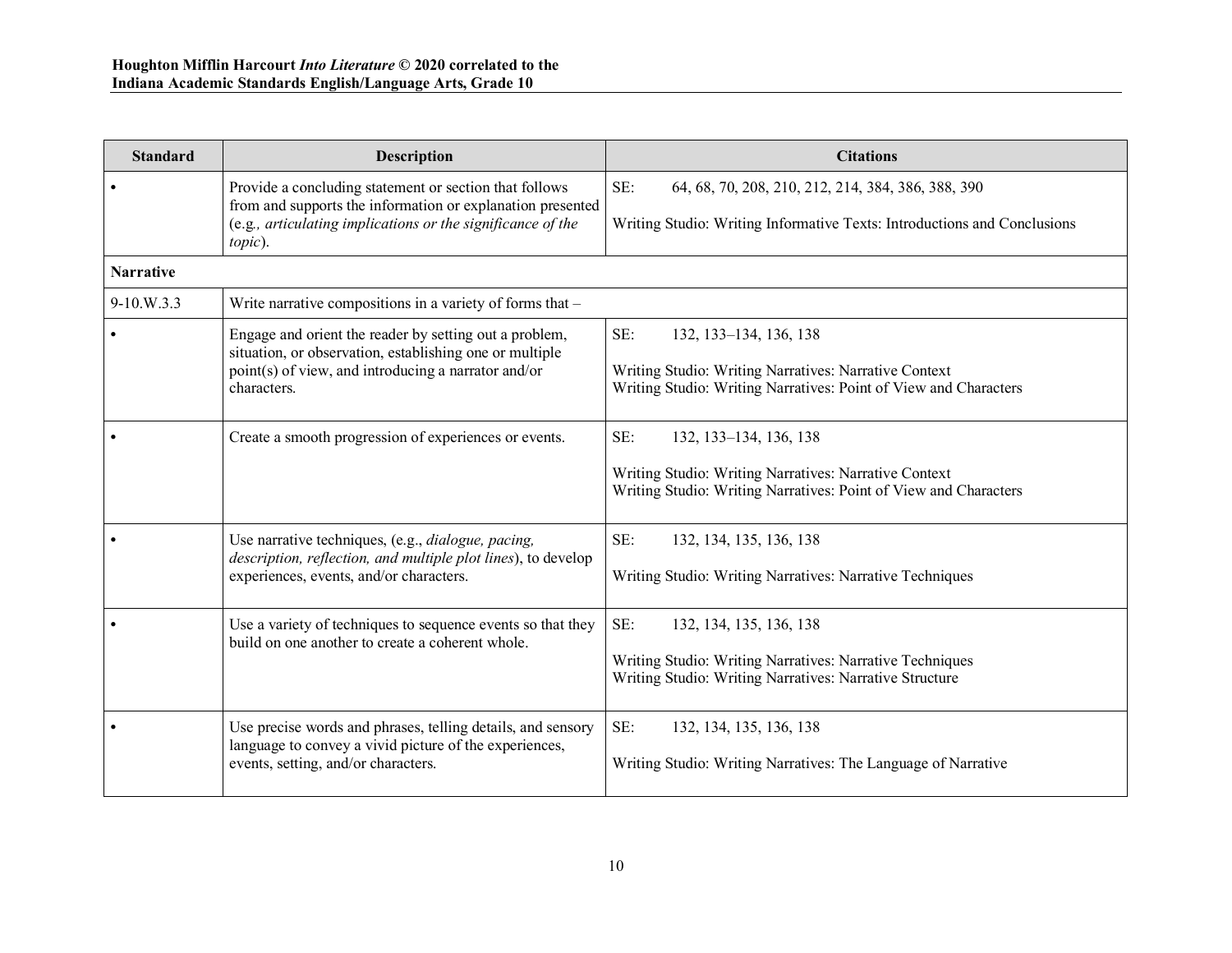| <b>Standard</b>                                                                                                                 | <b>Description</b>                                                                                                                                                                                                                                                                                    | <b>Citations</b>                                                                                                      |
|---------------------------------------------------------------------------------------------------------------------------------|-------------------------------------------------------------------------------------------------------------------------------------------------------------------------------------------------------------------------------------------------------------------------------------------------------|-----------------------------------------------------------------------------------------------------------------------|
|                                                                                                                                 | Provide an ending that follows from and reflects on what is<br>experienced, observed, or resolved over the course of the<br>narrative.                                                                                                                                                                | SE:<br>132, 134, 136, 138<br>Writing Studio: Writing Narratives: Narrative Structure                                  |
| <b>W.4: THE WRITING PROCESS</b>                                                                                                 | Produce coherent and legible documents by planning, drafting, revising, editing, and collaborating with others                                                                                                                                                                                        |                                                                                                                       |
| <b>The Writing Process</b>                                                                                                      |                                                                                                                                                                                                                                                                                                       |                                                                                                                       |
| $9-10.W.4$                                                                                                                      | Apply the writing process to $-$                                                                                                                                                                                                                                                                      |                                                                                                                       |
|                                                                                                                                 | Plan and develop; draft; revise using appropriate reference<br>materials; rewrite; try a new approach, focusing on<br>addressing what is most significant for a specific purpose<br>and audience; and edit to produce and strengthen writing<br>that is clear and coherent.                           | SE:<br>64-70, 132-138, 208-214, 306-312, 384-390, 528-534<br>Writing Studio: Writing as a Process                     |
|                                                                                                                                 | Use technology to generate, produce, publish, and update<br>individual or shared writing products, taking advantage of<br>technology's capacity to link to other information and to<br>display information flexibly and dynamically (e.g., use of<br>publishing programs, integration of multimedia). | SE:<br>64-70, 132-138, 208-214, 306-312, 384-390, 528-534<br>Writing Studio: Producing and Publishing with Technology |
| <b>W.5: THE RESEARCH PROCESS</b><br>Build knowledge about the research process and the topic under study by conducting research |                                                                                                                                                                                                                                                                                                       |                                                                                                                       |
| Finding, Assessing, Synthesizing, and Reporting Information                                                                     |                                                                                                                                                                                                                                                                                                       |                                                                                                                       |
| $9-10.W.5$                                                                                                                      | Conduct short as well as more sustained research assignments and tasks to build knowledge about the research process and the topic under<br>study.                                                                                                                                                    |                                                                                                                       |
|                                                                                                                                 | Formulate an inquiry question, and refine and narrow the<br>focus as research evolves.                                                                                                                                                                                                                | SE:<br>86, 126, 129, 166, 192, 208–209, 254, 264, 280, 384–385, 480                                                   |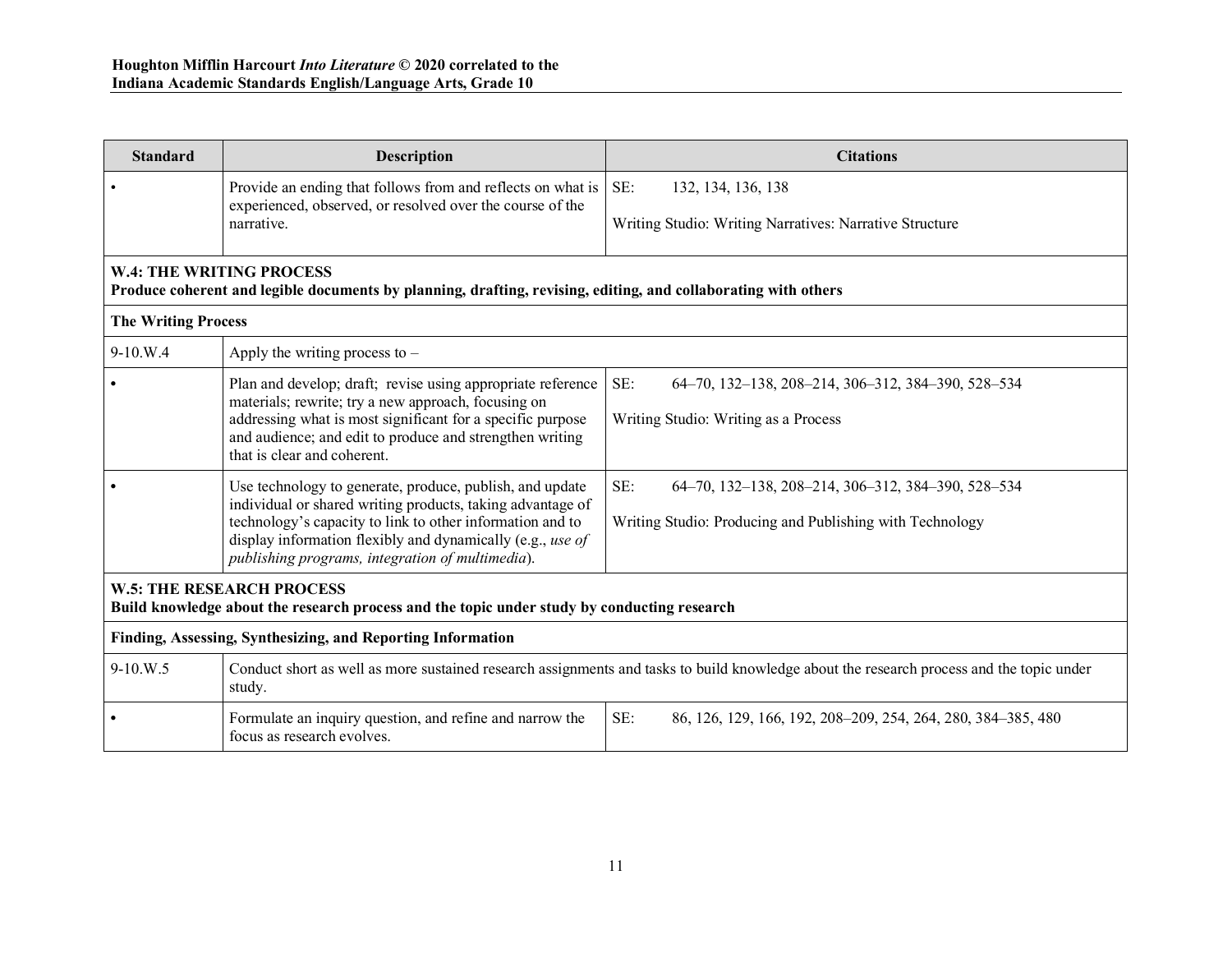| <b>Standard</b> | <b>Description</b>                                                                                                                | <b>Citations</b>                                                                                                                                                                   |
|-----------------|-----------------------------------------------------------------------------------------------------------------------------------|------------------------------------------------------------------------------------------------------------------------------------------------------------------------------------|
|                 | Gather relevant information from multiple authoritative<br>sources, using advanced searches effectively, and annotate<br>sources. | SE:<br>14, 28, 38, 46, 56, 61, 86, 87, 102, 112, 126, 129, 154, 166, 172, 192,<br>202, 244, 254, 264, 266, 280, 292, 300, 328, 340, 360, 370, 381, 384-<br>390, 480, 486, 496, 520 |
|                 |                                                                                                                                   | Writing Studio: Conducting Research                                                                                                                                                |
|                 | Assess the usefulness of each source in answering the<br>research question.                                                       | SE:<br>14, 28, 38, 46, 56, 61, 86, 87, 102, 112, 126, 129, 154, 166, 172, 192,<br>202, 244, 254, 264, 266, 280, 292, 300, 328, 340, 360, 370, 381, 384<br>390, 480, 486, 496, 520  |
|                 |                                                                                                                                   | Writing Studio: Evaluating Sources                                                                                                                                                 |
|                 | Synthesize and integrate information into the text<br>selectively to maintain the flow of ideas.                                  | SE:<br>14, 28, 38, 46, 56, 61, 86, 87, 102, 112, 126, 129, 154, 166, 172, 192,<br>202, 244, 254, 264, 266, 280, 292, 300, 328, 340, 360, 370, 381, 384<br>390, 480, 486, 496, 520  |
|                 |                                                                                                                                   | Writing Studio: Using Textual Evidence                                                                                                                                             |
|                 | Avoid plagiarism and overreliance on any one source and<br>follow a standard format (e.g., MLA, APA) for citation.                | SE:<br>14, 28, 38, 46, 56, 61, 86, 87, 102, 112, 126, 129, 154, 166, 172, 192,<br>202, 244, 254, 264, 266, 280, 292, 300, 328, 340, 360, 370, 381, 384-<br>390, 480, 486, 496, 520 |
|                 |                                                                                                                                   | Writing Studio: Using Textual Evidence                                                                                                                                             |
|                 | Present information, choosing from a variety of formats.                                                                          | SE:<br>14, 28, 38, 46, 56, 61, 86, 87, 102, 112, 126, 129, 154, 166, 172, 192,<br>202, 244, 254, 264, 266, 280, 292, 300, 328, 340, 360, 370, 381, 384<br>390, 480, 486, 496, 520  |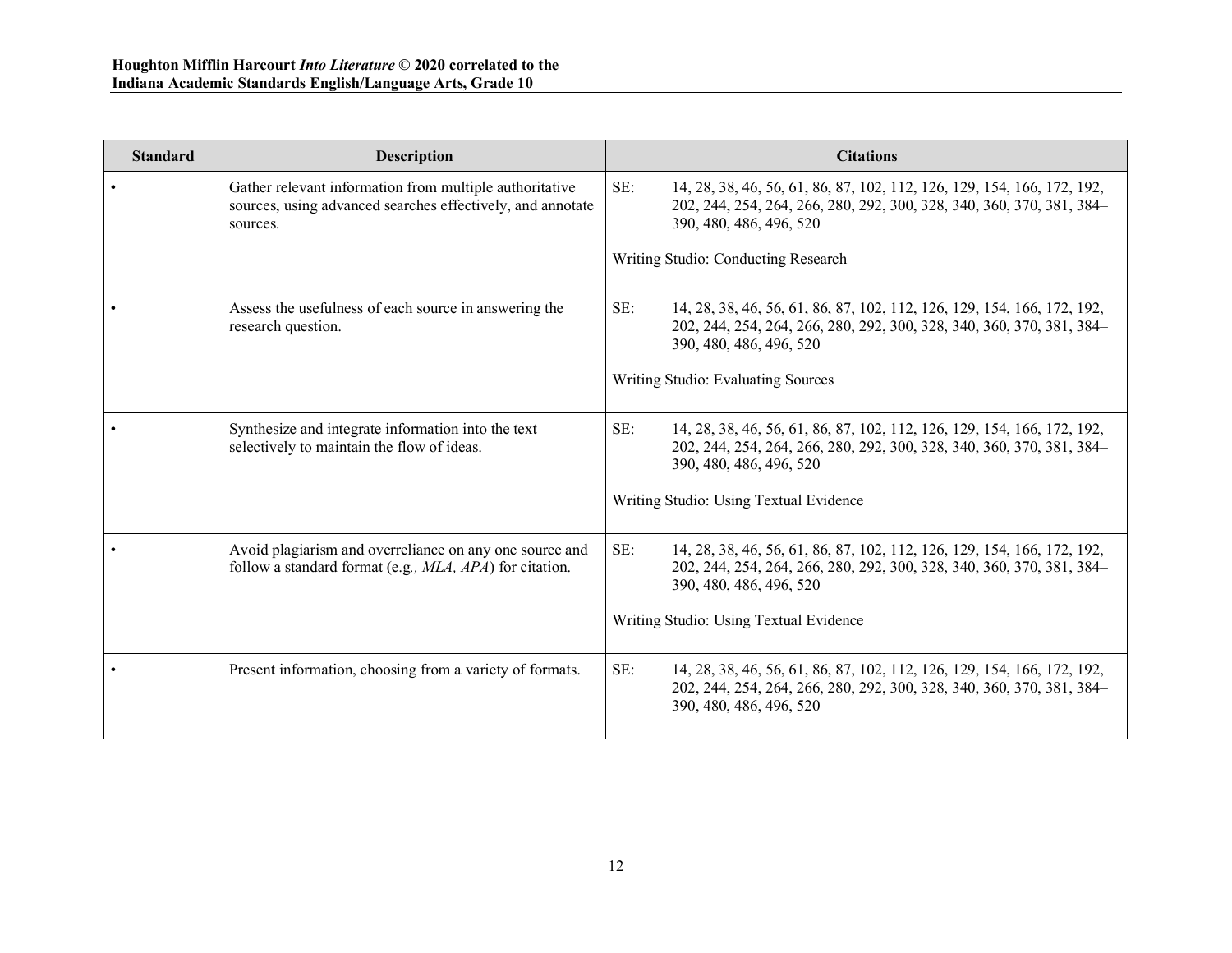| <b>Standard</b>                                                                                           | <b>Description</b>                                                                                                                  | <b>Citations</b>                                                                                           |  |
|-----------------------------------------------------------------------------------------------------------|-------------------------------------------------------------------------------------------------------------------------------------|------------------------------------------------------------------------------------------------------------|--|
| <b>W.6: CONVENTIONS OF STANDARD ENGLISH</b><br>Demonstrate command of the conventions of standard English |                                                                                                                                     |                                                                                                            |  |
| <b>Grammar and Usage</b>                                                                                  |                                                                                                                                     |                                                                                                            |  |
| $9-10$ .W.9 $-10.1$                                                                                       | Demonstrate command of English grammar and usage, focusing on:                                                                      |                                                                                                            |  |
| 9-10.W.9-10.1a                                                                                            | Pronouns $-$                                                                                                                        |                                                                                                            |  |
|                                                                                                           | Students are expected to build upon and continue applying conventions learned previously.                                           |                                                                                                            |  |
| $9-10$ W $9-10.1$ b                                                                                       | Verbs – Forming and using verbs in the indicative,                                                                                  | SE:<br>20, 24, 31, 69                                                                                      |  |
|                                                                                                           | imperative, interrogative, conditional, and subjunctive<br>moods.                                                                   | Grammar Studio: Using Verbs Correctly                                                                      |  |
| $9-10$ W $9-10$ 1c                                                                                        | Adjectives and Adverbs -                                                                                                            |                                                                                                            |  |
|                                                                                                           | Students are expected to build upon and continue applying conventions learned previously.                                           |                                                                                                            |  |
| $9-10$ W $9-10.1d$                                                                                        | Phrases and Clauses -                                                                                                               | SE:<br>17, 42, 45, 49, 67, 68, 92, 105, 136, 137, 195, 310, 331, 334, 343, 363,<br>386, 523, 525, 532, 534 |  |
|                                                                                                           | Students are expected to build upon and continue applying<br>conventions learned previously.                                        | Grammar Studio: The Phrase<br>Grammar Studio: The Clause                                                   |  |
| $9-10$ W $9-10$ le                                                                                        | Identifying and using parallelism in all writing<br>Usage $-$<br>to present items in a series and items juxtaposed for<br>emphasis. | SE:<br>51, 78, 89, 121, 160, 164, 169, 213, 214, 224, 230, 247, 285, 397                                   |  |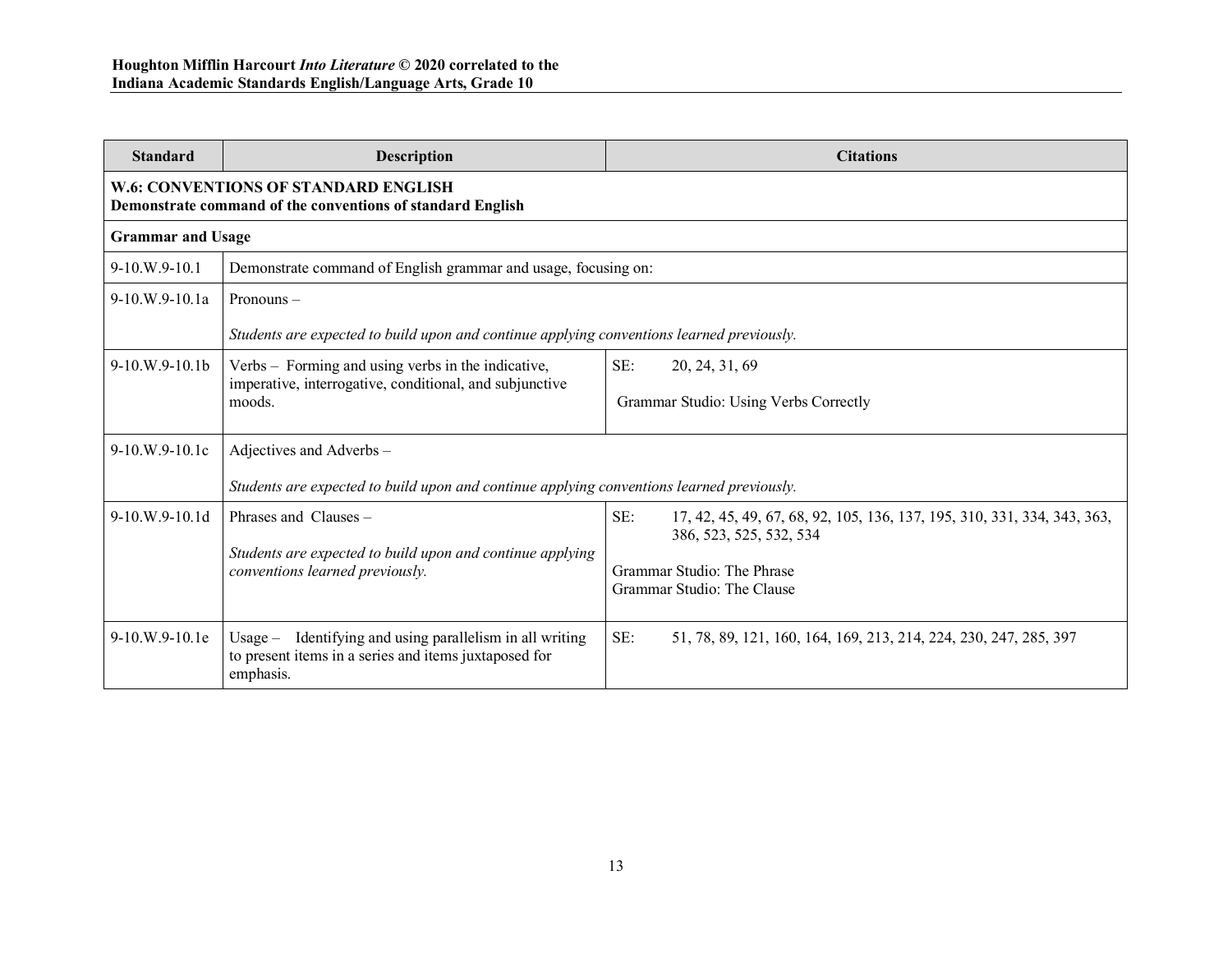| <b>Standard</b>                                                                                                                            | <b>Description</b>                                                                                                                                                                    | <b>Citations</b>                                                                                  |  |  |
|--------------------------------------------------------------------------------------------------------------------------------------------|---------------------------------------------------------------------------------------------------------------------------------------------------------------------------------------|---------------------------------------------------------------------------------------------------|--|--|
|                                                                                                                                            | <b>Capitalization, Punctuation, and Spelling</b>                                                                                                                                      |                                                                                                   |  |  |
| 9-10.W.9-10.2                                                                                                                              | Demonstrate command of the conventions of standard English capitalization, punctuation, and spelling focusing on:                                                                     |                                                                                                   |  |  |
| $9-10.W.9-10.2a$                                                                                                                           | Capitalization-                                                                                                                                                                       |                                                                                                   |  |  |
|                                                                                                                                            | Students are expected to build upon and continue applying conventions learned previously                                                                                              |                                                                                                   |  |  |
| 9-10.W.9-10.2b                                                                                                                             | Punctuation-                                                                                                                                                                          |                                                                                                   |  |  |
|                                                                                                                                            | Using a semicolon and a conjunctive adverb to link two or                                                                                                                             | SE:<br>49, 270, 283, 331                                                                          |  |  |
|                                                                                                                                            | more closely related independent clauses.                                                                                                                                             | Grammar Studio: Punctuation: Semicolons                                                           |  |  |
| 9-10.W.9-10.2c                                                                                                                             | $S$ pelling –                                                                                                                                                                         | SE:<br>69, 70, 137, 138, 213, 214, 311, 312, 390, 532, 533, 534                                   |  |  |
|                                                                                                                                            | Students are expected to build upon and continue applying<br>conventions learned previously.                                                                                          | Grammar Studio: Spelling<br>Vocabulary Studio: Spelling Rules                                     |  |  |
| <b>Speaking and Listening</b>                                                                                                              |                                                                                                                                                                                       |                                                                                                   |  |  |
| SL.1: LEARNING OUTCOME FOR SPEAKING AND LISTENING<br>Refine and apply effective communication skills through speaking and active listening |                                                                                                                                                                                       |                                                                                                   |  |  |
| <b>Learning Outcome</b>                                                                                                                    |                                                                                                                                                                                       |                                                                                                   |  |  |
| 9-10.SL.1                                                                                                                                  | Listen actively and adjust the use of spoken language (e.g.,<br>conventions, style, vocabulary) to communicate effectively<br>with a variety of audiences and for different purposes. | SE:<br>15, 39, 47, 87, 129, 139-140, 155, 215-216, 281, 301, 314, 361, 378,<br>379, 381, 521, 525 |  |  |
|                                                                                                                                            |                                                                                                                                                                                       | Speaking and Listening Studio: Giving a Presentation: Delivering Your<br>Presentation             |  |  |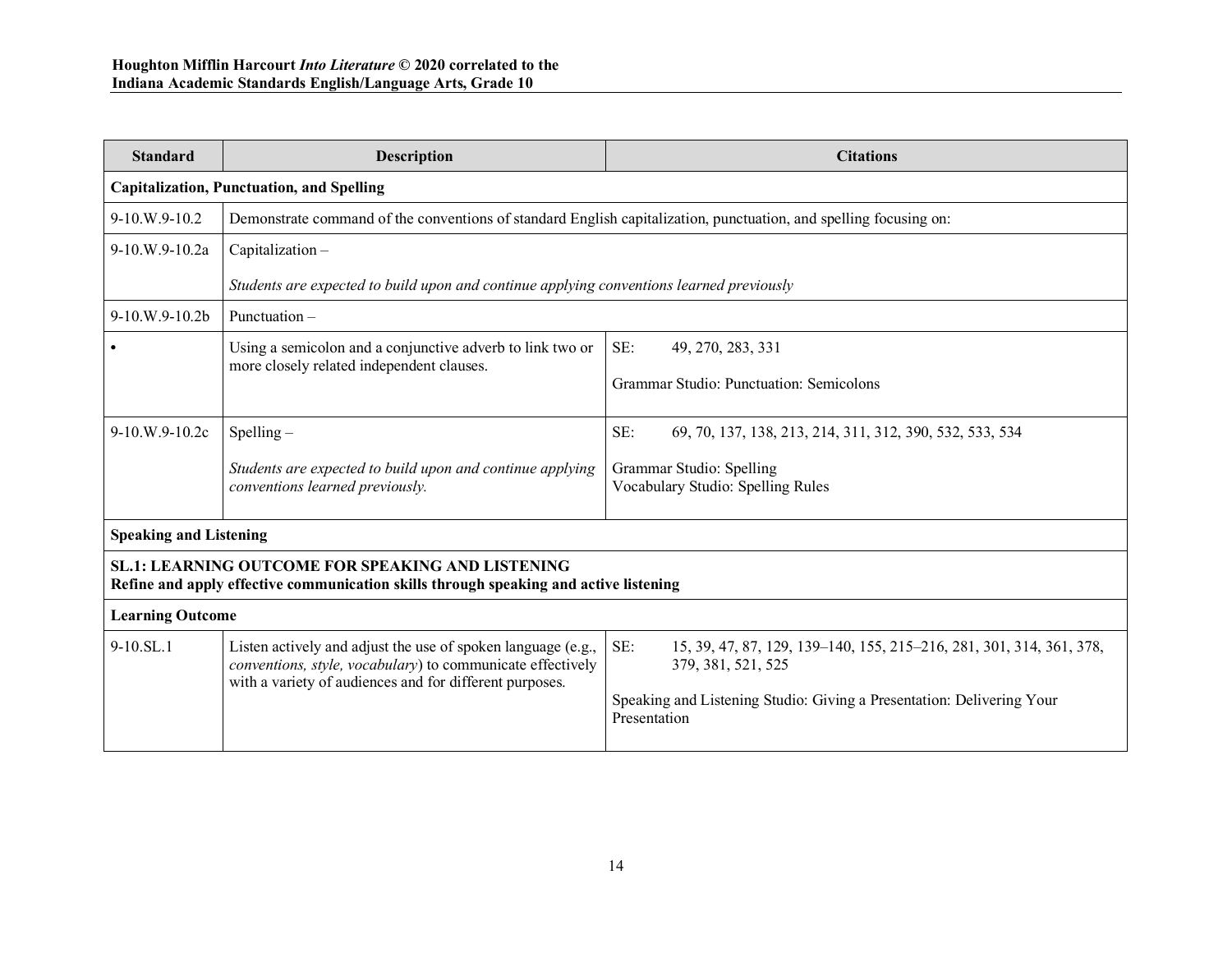| <b>Standard</b>                                                                                                                                        | <b>Description</b>                                                                                                                                                                                                                                                  | <b>Citations</b>                                                                                                                                                                                                                                                                                                                                                                                                        |  |  |
|--------------------------------------------------------------------------------------------------------------------------------------------------------|---------------------------------------------------------------------------------------------------------------------------------------------------------------------------------------------------------------------------------------------------------------------|-------------------------------------------------------------------------------------------------------------------------------------------------------------------------------------------------------------------------------------------------------------------------------------------------------------------------------------------------------------------------------------------------------------------------|--|--|
| <b>SL.2: DISCUSSION AND COLLABORATION</b><br>Refine and apply reciprocal communication skills by participating in a range of collaborative discussions |                                                                                                                                                                                                                                                                     |                                                                                                                                                                                                                                                                                                                                                                                                                         |  |  |
|                                                                                                                                                        | <b>Discussion and Collaboration</b>                                                                                                                                                                                                                                 |                                                                                                                                                                                                                                                                                                                                                                                                                         |  |  |
| $9-10$ .SL.2.1                                                                                                                                         | Initiate and participate effectively in a range of<br>collaborative discussions (one-on-one, in groups, and<br>teacher-led) on grade-appropriate topics, texts, and issues,<br>building on others' ideas and expressing personal ideas<br>clearly and persuasively. | SE:<br>29, 60, 61, 63, 103, 113, 128, 131, 167, 193, 203, 204, 207, 254, 255,<br>264, 265, 293, 301, 302, 305, 329, 360, 370, 371, 379, 380, 383, 218,<br>432, 448, 466, 481, 497, 521, 524-525, 527                                                                                                                                                                                                                    |  |  |
| 9-10.SL.2.2                                                                                                                                            | Examine, analyze, and reflect on ideas and support or<br>refute points under discussion, by providing specific<br>evidence from materials under study and other resources.                                                                                          | SE:<br>29, 60, 61, 63, 103, 113, 128, 131, 167, 193, 203, 204, 207, 254, 255,<br>264, 265, 293, 301, 302, 305, 329, 360, 370, 371, 379, 380, 383, 218,<br>432, 448, 466, 481, 497, 521, 524-525, 527<br>Speaking and Listening Studio: Participating in Collaborative Discussions:<br>Preparing for Discussion<br>Speaking and Listening Studio: Participating in Collaborative Discussions:<br>Speaking Constructively |  |  |
| $9-10$ .SL.2.3                                                                                                                                         | Work with peers to set rules for collegial discussions and<br>decision-making (e.g., informal consensus, taking votes on<br>key issues, presentation of alternate views), clear goals and<br>deadlines, and individual roles as needed.                             | SE:<br>61, 103, 113, 167, 193, 203, 255, 265, 293, 301, 329, 371, 379, 448,<br>466, 481, 497, 521, 525<br>Speaking and Listening Studio: Participating in Collaborative Discussions:<br><b>Establishing and Following Procedure</b><br>Speaking and Listening Studio: Participating in Collaborative Discussions:<br>Wrapping Up Your Discussion                                                                        |  |  |
| $9-10$ .SL.2.4                                                                                                                                         | Propel conversations by posing and responding to<br>questions that relate the current discussion to broader<br>themes or larger ideas; actively incorporate others into the<br>discussion; and clarify, verify, or challenge ideas and<br>conclusions.              | SE:<br>29, 60, 61, 63, 103, 113, 128, 131, 167, 193, 203, 204, 207, 254, 255,<br>264, 265, 293, 301, 302, 305, 329, 360, 370, 371, 379, 380, 383, 218,<br>432, 448, 466, 481, 497, 521, 524-525, 527<br>Speaking and Listening Studio: Participating in Collaborative Discussions:<br>Listening and Responding                                                                                                          |  |  |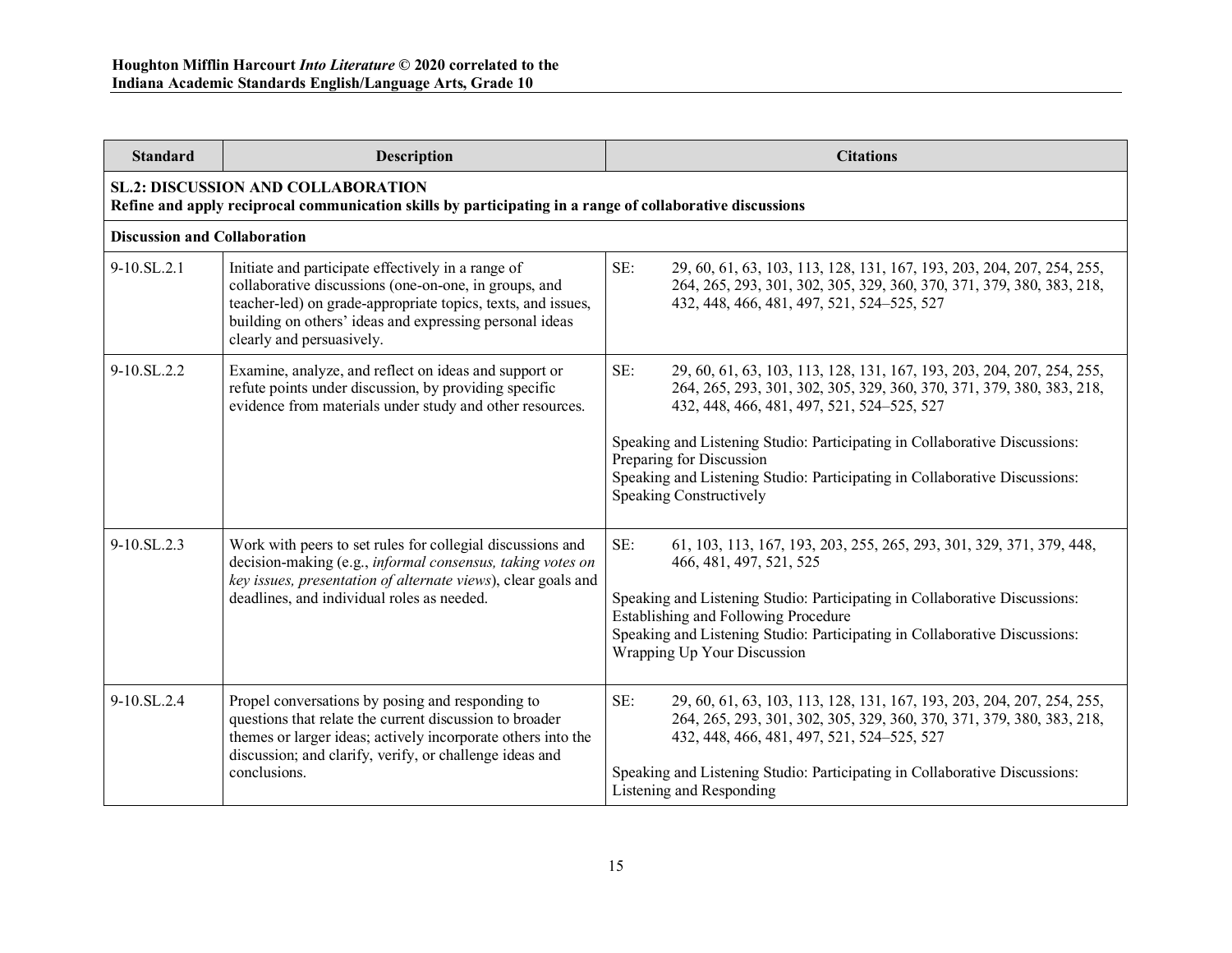| <b>Standard</b>                                                                                                    | <b>Description</b>                                                                                                                                                                                                                                                 | <b>Citations</b>                                                                                                                                                                                                                                                                                                                                                    |  |
|--------------------------------------------------------------------------------------------------------------------|--------------------------------------------------------------------------------------------------------------------------------------------------------------------------------------------------------------------------------------------------------------------|---------------------------------------------------------------------------------------------------------------------------------------------------------------------------------------------------------------------------------------------------------------------------------------------------------------------------------------------------------------------|--|
| 9-10.SL.2.5                                                                                                        | Respond thoughtfully to multiple perspectives, summarize<br>points of agreement and disagreement, and, when<br>warranted, qualify or justify personal views and<br>understanding and make new connections in reference to<br>the evidence and reasoning presented. | SE:<br>57, 87, 103, 167, 193, 203, 255, 265, 293, 301, 329, 379, 432, 448, 466,<br>481, 497<br>Speaking and Listening Studio: Participating in Collaborative Discussions:<br>Listening and Responding<br>Speaking and Listening Studio: Participating in Collaborative Discussions:<br>Wrapping Up Your Discussion                                                  |  |
| <b>SL.3: COMPREHENSION</b><br>Refine and apply active listening and interpretation skills using various strategies |                                                                                                                                                                                                                                                                    |                                                                                                                                                                                                                                                                                                                                                                     |  |
| Comprehension                                                                                                      |                                                                                                                                                                                                                                                                    |                                                                                                                                                                                                                                                                                                                                                                     |  |
| $9-10.SL.3.1$                                                                                                      | Integrate and multiple sources of information presented in<br>diverse media and formats (e.g., visually, quantitatively,<br><i>orally</i> ) evaluating the credibility and accuracy of each<br>source.                                                             | SE:<br>15, 47, 129, 139-140, 155, 215-216, 301, 361, 378, 379<br>Speaking and Listening Studio: Using Media in a Presentation: Types of Media:<br>Audio, Videos, and Images<br>Speaking and Listening Studio: Analyzing and Evaluating Presentations:<br>Synthesizing Media Sources                                                                                 |  |
| $9-10$ .SL.3.2                                                                                                     | Evaluate a speaker's point of view, reasoning, and use of<br>evidence and rhetoric, identifying any fallacious reasoning<br>or exaggerated or distorted evidence.                                                                                                  | SE:<br>39, 87, 140, 216, 314, 521, 525<br>Speaking and Listening Studio: Analyzing and Evaluating Presentations:<br>Evaluating a Speaker's Reliability<br>Speaking and Listening Studio: Analyzing and Evaluating Presentations: Tracing<br>a Speaker's Argument<br>Speaking and Listening Studio: Analyzing and Evaluating Presentations:<br>Rhetoric and Delivery |  |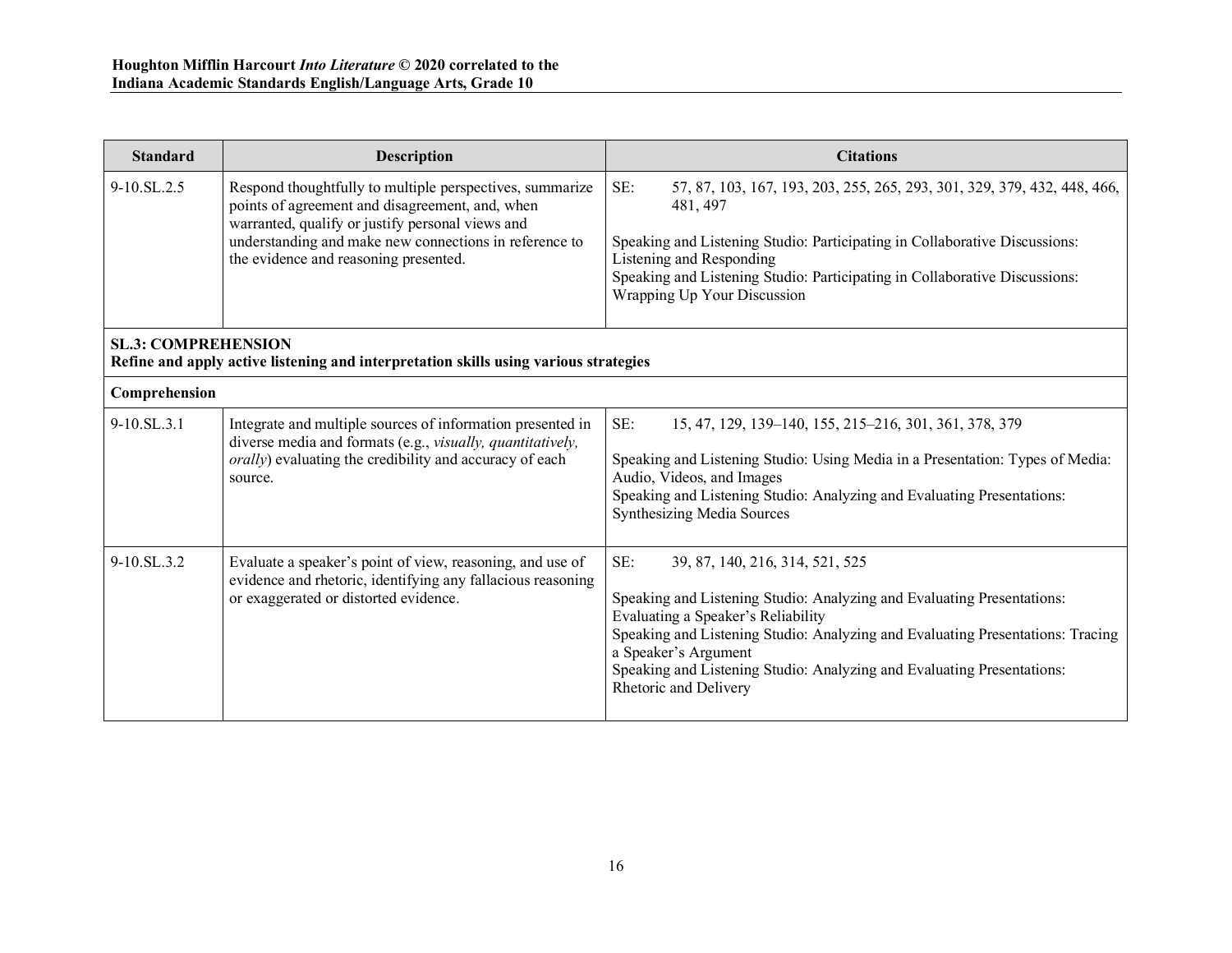| <b>Standard</b>                                                                                                                                                            | <b>Description</b>                                                                                                                                                                                                                                                | <b>Citations</b>                                                                                                                                                                                                                                                                           |  |
|----------------------------------------------------------------------------------------------------------------------------------------------------------------------------|-------------------------------------------------------------------------------------------------------------------------------------------------------------------------------------------------------------------------------------------------------------------|--------------------------------------------------------------------------------------------------------------------------------------------------------------------------------------------------------------------------------------------------------------------------------------------|--|
| <b>SL.4: PRESENTATION OF KNOWLEDGE AND IDEAS</b><br>Refine and apply speaking skills to communicate ideas effectively in a variety of situations                           |                                                                                                                                                                                                                                                                   |                                                                                                                                                                                                                                                                                            |  |
|                                                                                                                                                                            | <b>Presentation of Knowledge and Ideas</b>                                                                                                                                                                                                                        |                                                                                                                                                                                                                                                                                            |  |
| $9-10$ .SL.4.1                                                                                                                                                             | Present information, findings, and supporting evidence<br>clearly, concisely, and logically such that listeners can<br>follow the line of reasoning and the organization,<br>development, substance, and style are appropriate to<br>purpose, audience, and task. | 15, 39, 47, 87, 129, 139–140, 155, 215–216, 281, 301, 314, 361, 378, 379,<br>SE:<br>381, 521, 525<br>Speaking and Listening Studio: Giving a Presentation: The Content of Your<br>Presentation                                                                                             |  |
| 9-10.SL.4.2                                                                                                                                                                | Create engaging presentations that make strategic and<br>creative use of digital media (e.g., textual, graphical,<br>audio, visual, and interactive elements) to add interest and<br>enhance understanding of findings, reasoning, and<br>evidence.               | SE:<br>15, 47, 129, 139-140, 155, 215-216, 301, 361, 378, 379<br>Speaking and Listening Studio: Using Media in a Presentation: Types of Media:<br>Audio, Videos, and Images<br>Speaking and Listening Studio: Analyzing and Evaluating Presentations:<br><b>Synthesizing Media Sources</b> |  |
| 9-10.SL.4.3                                                                                                                                                                | Students are expected to build upon and continue applying concepts learned previously.                                                                                                                                                                            |                                                                                                                                                                                                                                                                                            |  |
| <b>Media Literacy</b>                                                                                                                                                      |                                                                                                                                                                                                                                                                   |                                                                                                                                                                                                                                                                                            |  |
| <b>ML.1: LEARNING OUTCOME FOR MEDIA LITERACY</b><br>Develop and enhance understanding of the roles of media and techniques and strategies used to achieve various purposes |                                                                                                                                                                                                                                                                   |                                                                                                                                                                                                                                                                                            |  |
| <b>Learning Outcome</b>                                                                                                                                                    |                                                                                                                                                                                                                                                                   |                                                                                                                                                                                                                                                                                            |  |
| 9-10.ML.1                                                                                                                                                                  | Critically analyze information found in electronic, print,<br>and mass media used to inform, persuade, entertain, and<br>transmit culture.                                                                                                                        | SE:<br>22, 23, 24, 25, 27, 28, 44, 46, 53, 54, 56, 60, 79, 80, 82, 84, 86, 117,<br>128, 225, 226, 227, 228, 230, 231, 233, 234, 238, 241, 242, 244, 259,<br>260, 261, 262, 264, 287, 288, 292, 300, 302, 325, 327, 328, 335, 338,<br>340, 378, 519, 520, 524                               |  |